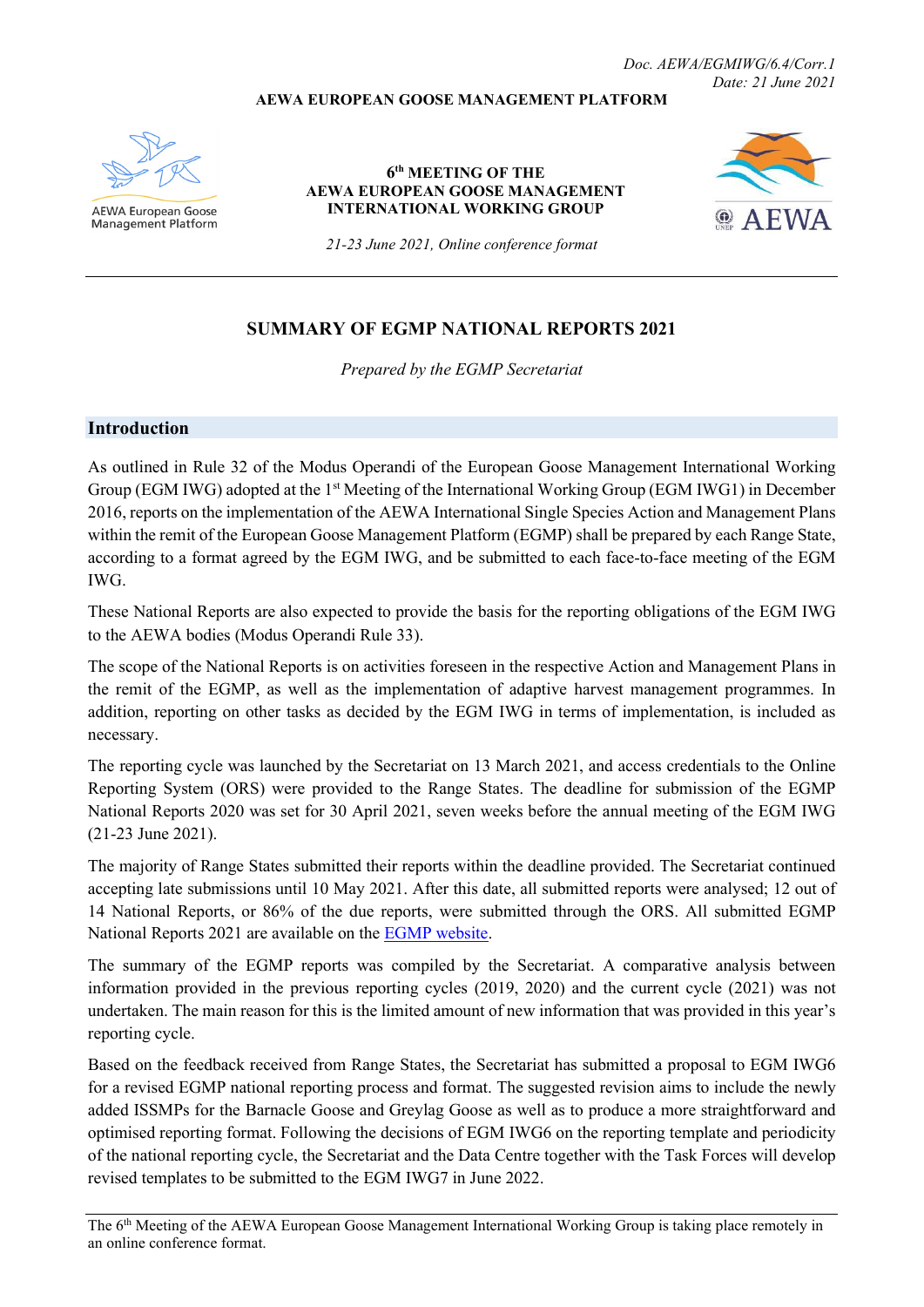## **Action requested from the EGM IWG**

The EGM IWG is invited to take note of the summary of EGMP National Reports for the Period 2020-2021 and take its conclusions and recommendations into account in the decision-making process.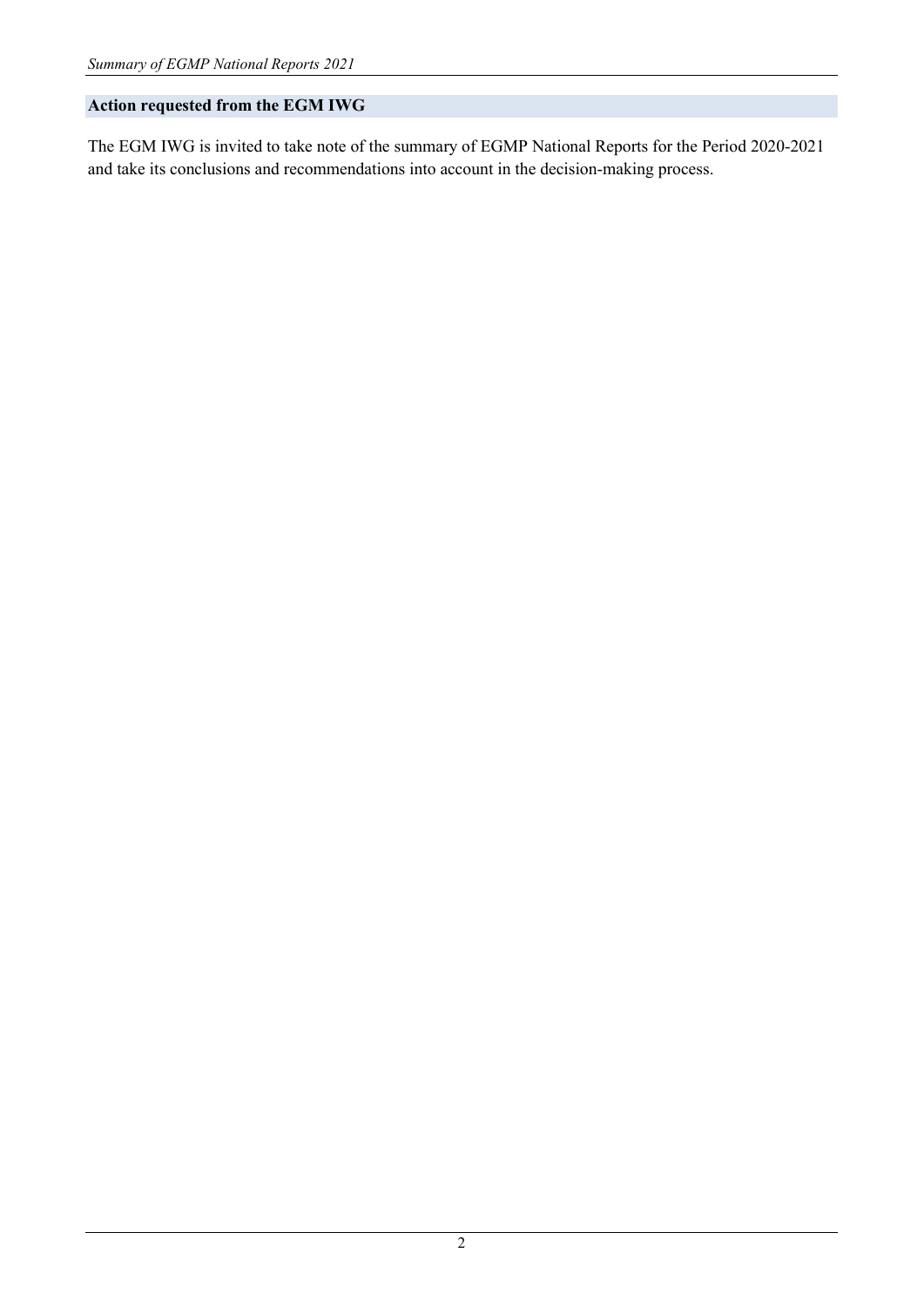# **Table of Contents**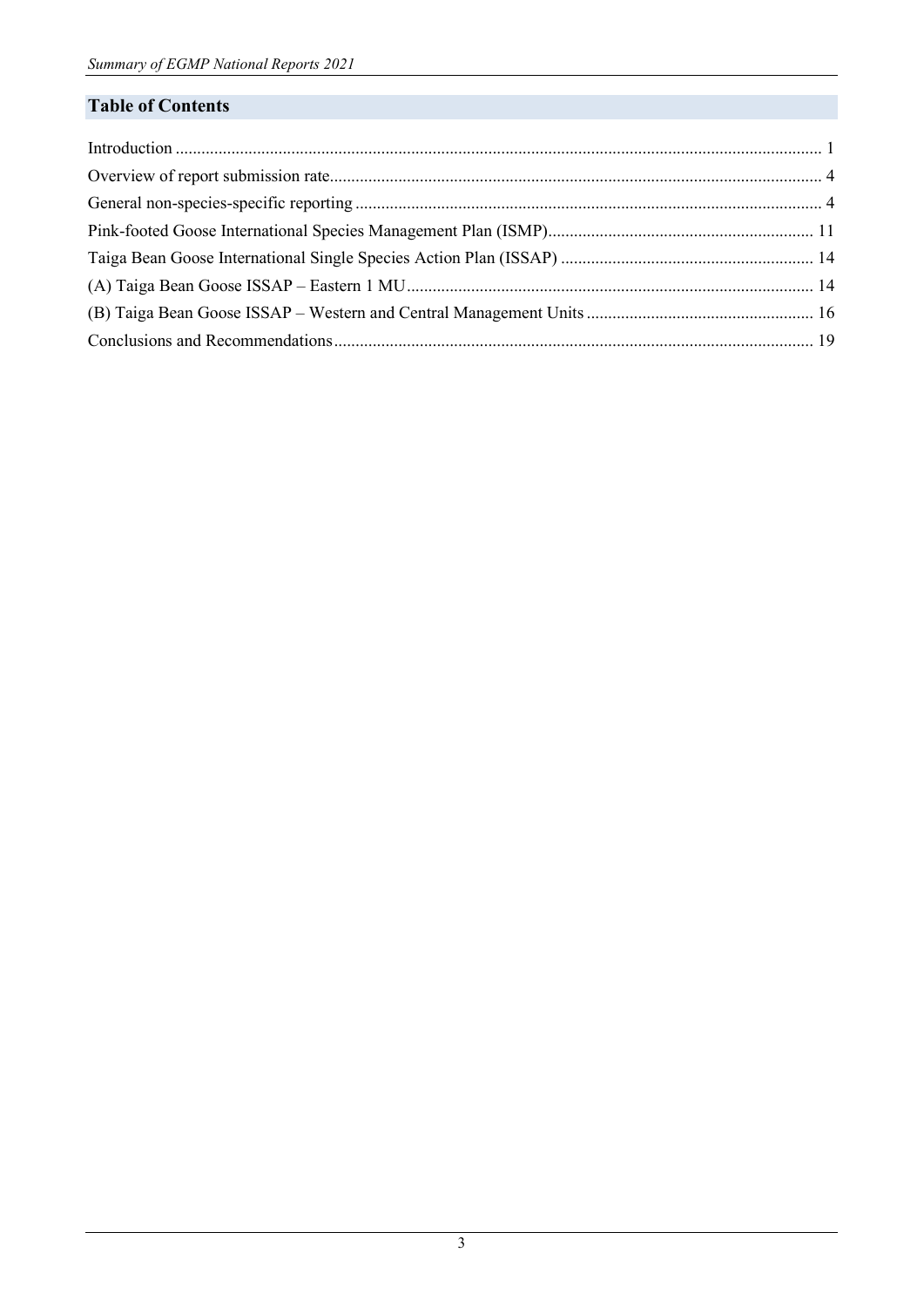### <span id="page-3-0"></span>**Overview of report submission rate**

As of 31 May 2021, 86 % (12 out of 14) of the EGM IWG Range States submitted a National Report for 2020 - 2021 (Figure 1).

### *Submitted:*

Belgium, Estonia, Finland, France, Germany, Iceland, Latvia, Netherlands, Norway, Sweden, Ukraine und UK

*Not submitted:*

Belarus and Denmark

*Non-participating Range States:*

Ireland, Lithuania, Poland, Russia, Spain



*Figure 1. Overview of reports submitted by EGMP Range States*

### <span id="page-3-1"></span>**General non-species-specific reporting**

This section summarizes the main information provided by the Range States on general issues, mainly agricultural damage and conflict and the type of management measures that area applied in each country to reduce the damage and conflict.

#### *Level of Monitoring Agricultural Conflict*

Range States were asked to report on the level of agricultural conflict (damage, complaints) with geese in their country.

Eight Range States (57%) are monitoring the level of agricultural conflict, while three Range States (22%) stated not to monitor agricultural conflict (Latvia, Norway, UK), and one (7%) stated the issue not relevant (France) (Figure 2).

Range States monitoring agricultural conflicts



■ monitoring ■ not monitoring ■ not relevant ■ no national report submitted

*Figure 2. Range States monitoring agricultural conflicts*

Range States gave details of the monitoring methods, units, frequency and coverage, including compensation schemes, the use of questionnaires for farmers and formal complaints about conflicts between wildlife and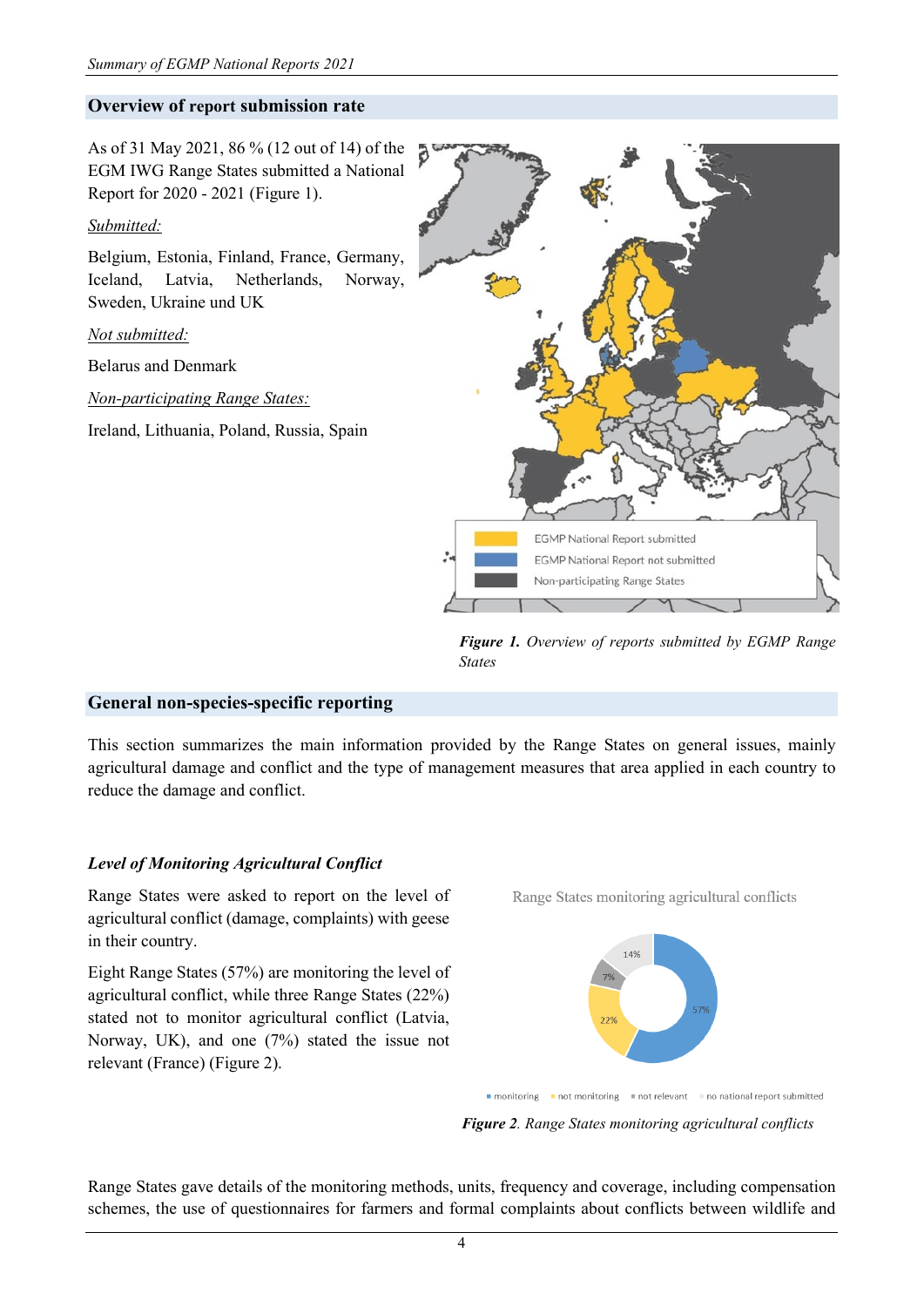agriculture and monitoring activities conducted by scientific institutions. Although regular monitoring has not been established in Iceland, the damage can be reported by farmers through a centralised service gateway and is subsequently verified in some cases. Finland reported that the coverage of the agricultural conflict monitoring is based on annual compensations applied and paid to farmers to cover damage done by geese. Meanwhile, in Estonia the reported damage is compiled into inspection papers by the Environmental Board and used as a basis for monitoring.

When it comes to regional monitoring, in Belgium it is limited to Flanders, where most geese are wintering. Farmers are compensated for significant damage from wintering geese, with total number of cases and compensations centralised. The monitoring of birds on a regional level is conducted by scientific institutes in Ukraine. For instance, the bird counts in the Azov-Black Sea flyway, in the southern region, are carried out by Azov-Black Sea Ornithological Station during migration and wintering periods, and results are published in [Branta magazine.](https://branta.org.ua/en/)

In Germany, application of remote sensing data to quantify goose grazing damage has been assessed through a project launched in Schleswig-Holstein in 2021. Goose damage has been mapped in an area of 20 km2 and compared with satellite-data, with results of the study expected by the end of 2021.

Sweden, Ukraine and the Netherlands have established certain mechanisms for local monitoring of agricultural damage. In Sweden, the farmers report crop damage to the County Administrative Boards (CABs) to be verified according to a standardised procedure by trained and authorised inspectors. The damage assessment methodology varies slightly between crop types but is in general based on a comparison between damaged and undamaged parts of the same field. After the affected crops are verified and the species responsible are identified, the damage is registered and the economical compensations are calculated based on the annual crop market price. While in Ukraine, the monitoring at the local level is carried out by workers of protected areas and published in the annual volumes of reports and scientific articles, in the Netherlands the information on the damage by specific species (Greylag Goose, Greater White-fronted Goose, Barnacle Goose and Pinkfooted Goose) is delivered to the National Fauna Fund.

Table 1 outlines the level and detail of monitoring activities taken by each Range State.

| Level           | <b>Detail</b>                      | # of Range<br><b>States</b> | <b>Range States</b>                   |
|-----------------|------------------------------------|-----------------------------|---------------------------------------|
|                 | species-specific<br>activities     |                             | <b>Iceland</b>                        |
| <b>National</b> | non-species-specific<br>activities | 2                           | Estonia, Finland                      |
| Regional        | species-specific<br>activities     | $\mathfrak{D}$              | Iceland, Norway                       |
|                 | non-species-specific<br>activities | 4                           | Belgium, Finland, Germany,<br>Ukraine |
| Local           | species-specific<br>activities     | 4                           | Netherlands, Sweden, UK,<br>Ukraine,  |
|                 | non-species-specific<br>activities |                             | Germany                               |

*Table 1. Level of monitoring agricultural conflict per Range State*

# *Management Measures applied to Manage Agricultural Conflicts Related to Geese*

Reporting on the management measures that are applied to address agricultural conflict, an overview is given in Table 2 for each individual Range State. For the 12 reporting Range States, Figure 3 indicates the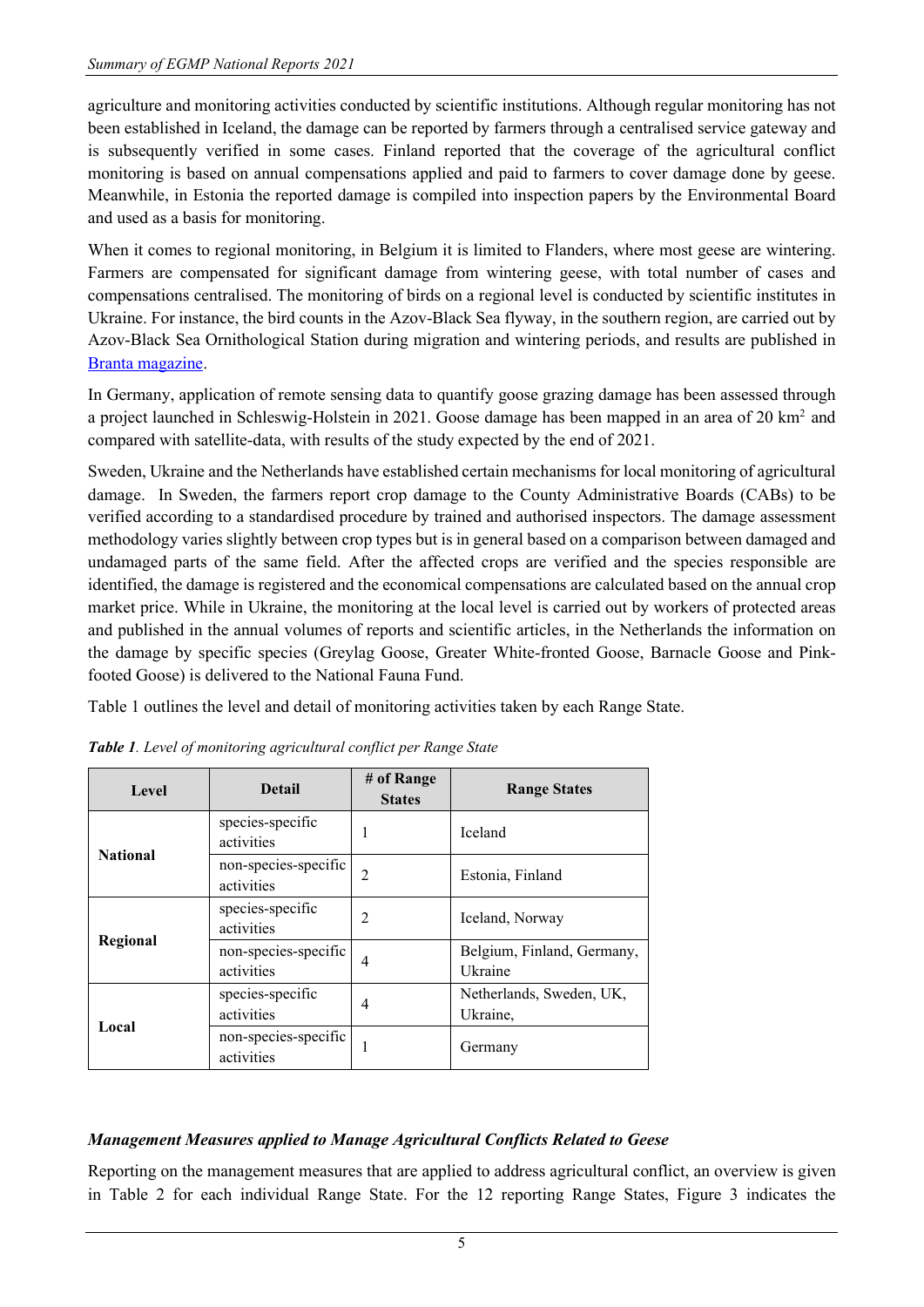management measures that are applied to manage agricultural conflicts related to geese and how many countries are evaluating the effectiveness of each of these measures.

More detail on the types of measures specified by each Range State is outlined in Tables 3-7 below for the 12 Range States reporting agricultural conflicts present in their country (no conflict reported in France).

|                                | Belgium   | Estonia   | Finland   | France    | Germany   | Iceland   | Latvia    | Netherlands | Norway    | Sweden    | Ukraine   | UK      |
|--------------------------------|-----------|-----------|-----------|-----------|-----------|-----------|-----------|-------------|-----------|-----------|-----------|---------|
| Compensation<br>schemes        | $\bullet$ | $\bullet$ | $\bullet$ | $\circ$   | $\bullet$ | $\bullet$ | $\bullet$ | $\bullet$   | $\circ$   | $\bullet$ | $\circ$   |         |
| <b>Subsidy schemes</b>         | $\circ$   | $\circ$   | $\circ$   | $\circ$   | $\bullet$ | $\circ$   | $\circ$   | $\circ$     | $\bullet$ | $\circ$   | $\circ$   |         |
| <b>Scaring schemes</b>         | $\bullet$ | $\bullet$ | $\bullet$ | $\circ$   | $\bullet$ | $\circ$   | $\bullet$ | $\bullet$   | $\circ$   | $\bullet$ | $\bullet$ |         |
| <b>Goose foraging</b><br>areas | $\bullet$ | $\circ$   | $\circ$   | $\circ$   | $\bullet$ | $\circ$   | $\circ$   | $\bullet$   | $\circ$   | $\bullet$ | $\circ$   |         |
| Derogation<br>shooting         | $\bullet$ | $\circ$   | $\bullet$ | $\circ$   | $\bullet$ | $\circ$   | $\bullet$ | $\bullet$   | $\bullet$ | $\bullet$ | $\circ$   |         |
| Other measures                 | $\circ$   | $\circ$   | $\bullet$ | $\circ$   | $\bullet$ | $\circ$   | $\circ$   | $\bullet$   | $\bullet$ | $\circ$   | $\circ$   | $\circ$ |
| Not relevant                   | $\circ$   | $\circ$   | $\circ$   | $\bullet$ | $\circ$   | $\circ$   | $\circ$   | $\circ$     | $\circ$   | $\circ$   | $\circ$   | $\circ$ |

*Table 2. Overview of management measures per country (*● *measure applied;* ○ *measure not applied)*



*Figure 3. Measures applied to manage agricultural conflicts related to geese*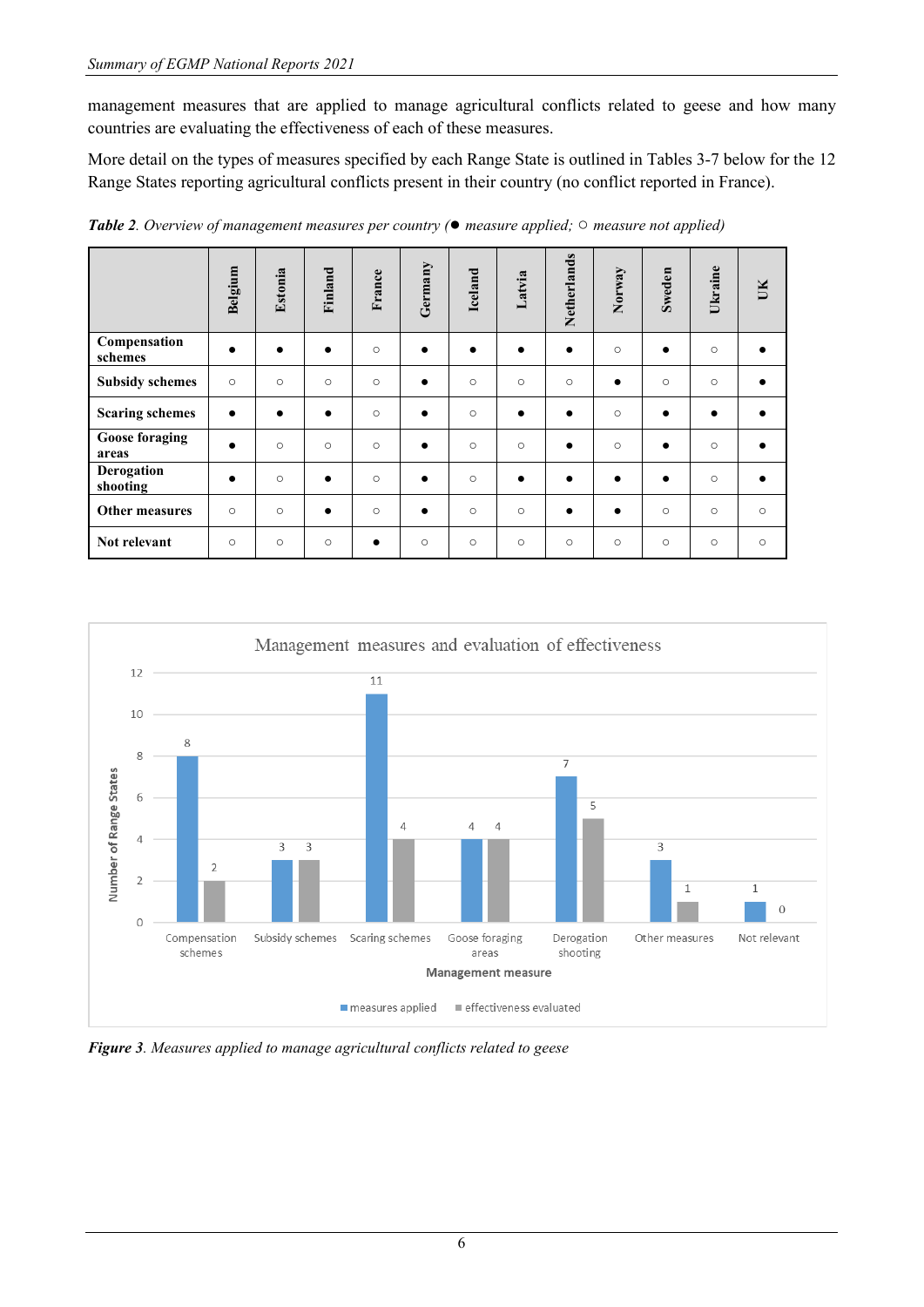### *Compensation Schemes*

Compensation schemes (payments to farmers for losses e.g. crop damage) are implemented on national (Estonia, Iceland and Latvia), regional (Belgium, Finland, Germany, Netherlands, Sweden and UK) and local (Finland and Sweden) level, with effectiveness monitored only in the Netherlands and Sweden.

Financial compensation is calculated by the agricultural authorities with varying formulas (per kg dry matter, reduction of yield in comparison to reference plots, etc.). For example, in Finland, the loss and its monetary value is estimated by agricultural authorities.

In Belgium, the compensation is assessed according to the type of damage (e.g., damage to buildings, damage to crops). For protected non-huntable species, the modus operandi is not species-specific. In Flanders, the crop damage is assessed during the growing season – the reduction in the harvest is measured and compared to reference fields and then paid out on base of market prices at the moment of harvest.

In Estonia, farmers report the damage by filling in a form to get compensation. Damage scale is fixed in the field by Environmental Board officers during inspection, following which yield loss is calculated based on damaged areas, scale, real or expected yield and medium purchase prices during the season.

More details on reporting on compensation schemes in the Range States is found below in Table 3.

| Level           | <b>Detail</b>                            | # of Range<br><b>States</b> | <b>Range States</b>                             | # Range states<br>evaluating<br>effectiveness | <b>Range States</b><br>evaluating<br>effectiveness |
|-----------------|------------------------------------------|-----------------------------|-------------------------------------------------|-----------------------------------------------|----------------------------------------------------|
|                 | species-specific<br>compensation         |                             | Iceland                                         |                                               |                                                    |
| <b>National</b> | non-species-<br>specific<br>compensation | 2                           | Estonia, Latvia                                 |                                               |                                                    |
|                 | species-specific<br>compensation         | $\overline{c}$              | Sweden, UK                                      | $\overline{2}$                                | Sweden, UK                                         |
| Regional        | non-species-<br>specific<br>compensation | 4                           | Belgium,<br>Finland,<br>Germany,<br>Netherlands | 1                                             | Netherlands                                        |
|                 | species-specific<br>compensation         |                             | Sweden                                          | 1                                             | Sweden                                             |
| Local           | non-species-<br>specific<br>compensation |                             | Finland                                         |                                               |                                                    |

*Table 3. Compensation schemes[1](#page-6-0)*

# *Subsidy Schemes*

Subsidy schemes to farmers (payments to support farmers to provide for/tolerate geese on their land, replacing agricultural use) are provided in Norway, Germany and the UK. Germany reported that the subsidy schemes for fields in Schleswig-Holstein mainly consist of providing forage for geese during winter months. In April summer crops are grown on the fields; therefore, the subsidy schemes for tolerating geese do not replace agricultural use. Agri-environment schemes for tolerating wintering geese on grasslands and crops are also applied in the main wintering areas in Lower Saxony. These main wintering areas are protected under the EU Birds Directive and act as accommodation areas for the birds. In addition, Lower Saxony compensates for extraordinary high damages which by far exceed the compensatory payments through subsidy schemes.

<span id="page-6-0"></span> $1$  E.g. payments to farmers for losses e.g. crop damage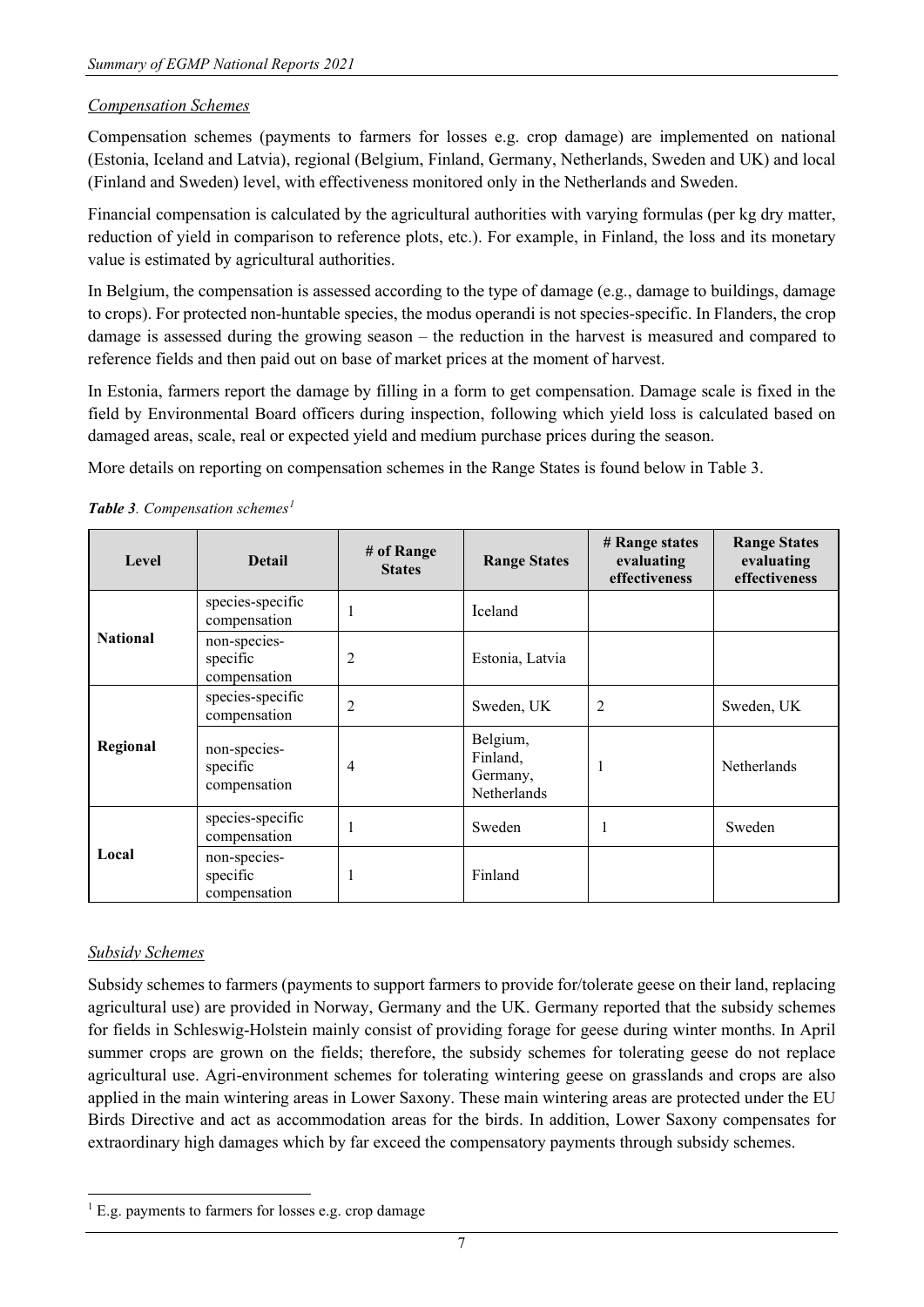As for UK, subsidy schemes are in place for Barnacle Goose in Islay, Tiree and Coll, Uist, South Walls and Solway, and in Islay and Kintyre for the Greenland population of Barnacle Goose. All schemes stipulate provision of undisturbed grazing areas by farmers. The evaluation of schemes take place on a regular basis, in consultation with stakeholders.

Table 4 below provides an overview on the use of subsidy schemes by Range States.

#### *Table 4. Subsidy schemes[2](#page-7-0)*

| Level           | <b>Detail</b>                         | # of Range<br><b>States</b> | <b>Range States</b> | # Range states<br>evaluating<br>effectiveness | <b>Range States</b><br>evaluating<br>effectiveness |
|-----------------|---------------------------------------|-----------------------------|---------------------|-----------------------------------------------|----------------------------------------------------|
|                 | species-specific<br>subsidies         |                             |                     |                                               |                                                    |
| <b>National</b> | non-species-<br>specific<br>subsidies |                             |                     |                                               |                                                    |
| Regional        | species-specific<br>subsidies         | $\overline{2}$              | Norway, UK          | $\overline{2}$                                | Norway, UK                                         |
|                 | non-species-<br>specific<br>subsidies |                             | Germany             |                                               | Germany                                            |
| Local           | species-specific<br>subsidies         |                             |                     |                                               |                                                    |
|                 | non-species-<br>specific<br>subsidies |                             |                     |                                               |                                                    |

### *Scaring Schemes*

Scaring schemes or preventive measures designed to actively keep geese away from farmland are widely used by Range States on national, regional and specifically local level. Visual and acoustic scaring devices are used, as well as repellents and other measures. In some Range States, scaring is an obligatory first step in order to be able to get compensation or derogation (e.g., Belgium, Estonia). In Netherlands, it is obligatory to scare geese twice per week in combination with derogation shooting, while additional non-lethal, measures can be implemented by individual farmers. However, effectiveness is only evaluated in half of the Range States that have provided information about scaring schemes (4 out of 8). In Finland, the effectiveness of various scaring methods is currently being estimated as part of a larger scale study on minimising the damage to agriculture by Barnacle Geese. Belgium reported that scaring schemes are often not effective enough to prevent the damage as the geese get used to scaring devices quite quickly.

### *Designation of Accommodation Areas (goose foraging areas)*

The designation of accommodation areas is a viable non-lethal method to ease the widespread grazing pressure on agriculture fields. Germany reports that some areas have been specifically allocated as Special Protection Areas (SPAs) under the Birds Directive and are regularly monitored. In Lower Saxony, Germany, farmers tolerate geese in these SPAs and have joined agri-environmental schemes under which they are paid for the loss of biomass caused by foraging geese.

Table 6 outlines Range States reporting on accommodation areas. In the Netherlands, designation of goose accommodation areas is done by provincial authorities, responsible for goose management in their provinces. The guiding principles of the provinces with accommodation areas are based on important night roosts and surrounding farmland as well as the specific history of damage claims in the past. In this way, only areas with frequent occurrence of agricultural damage are taken into consideration.

<span id="page-7-0"></span><sup>&</sup>lt;sup>2</sup> E.g. payments to support farmers to provide for/tolerate geese on their land, replacing agricultural use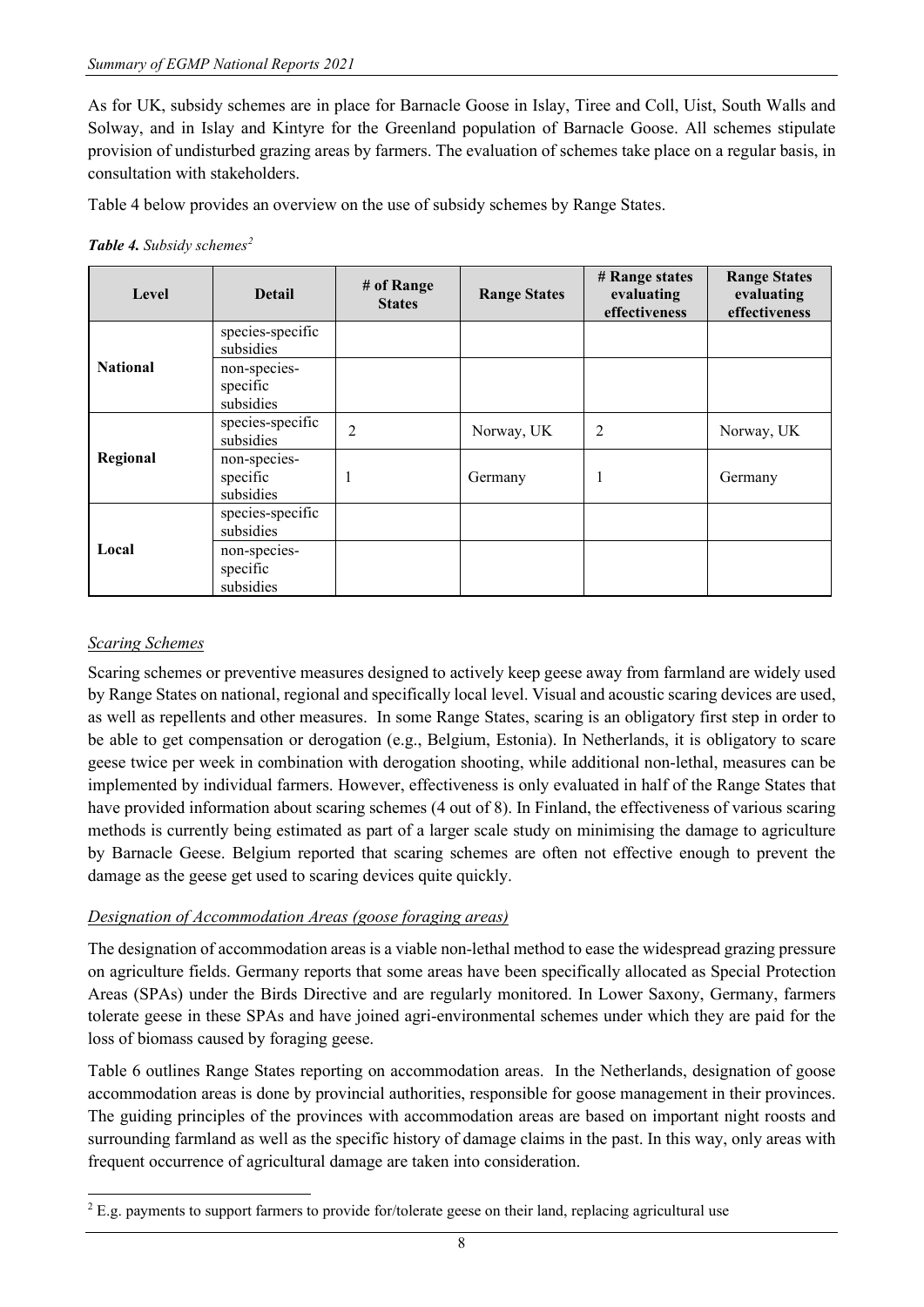| Level           | # of Range States | <b>Range States</b>                                         | # Range states<br>evaluating<br>effectiveness | <b>Range States</b><br>evaluating<br>effectiveness |
|-----------------|-------------------|-------------------------------------------------------------|-----------------------------------------------|----------------------------------------------------|
| <b>National</b> | 2                 | Estonia, Latvia                                             |                                               |                                                    |
| Regional        | 4                 | Belgium,<br>Netherlands,<br>Sweden, UK                      | 3                                             | Belgium,<br>Netherlands, Sweden                    |
| Local           | 6                 | Finland, Germany,<br>Netherlands,<br>Sweden, UK,<br>Ukraine | 3                                             | Finland.<br>Netherlands, Sweden                    |

#### *Table 6. Accommodation areas[4](#page-8-1)*

| Level           | # of Range States | <b>Range States</b>                 | # Range states<br>evaluating<br>effectiveness | <b>Range States</b><br>evaluating<br>effectiveness |
|-----------------|-------------------|-------------------------------------|-----------------------------------------------|----------------------------------------------------|
| <b>National</b> |                   |                                     |                                               |                                                    |
| Regional        | 4                 | Belgium, Germany<br>Netherlands, UK |                                               | Belgium, Germany,<br>Netherlands                   |
| Local           |                   | Germany, Sweden                     | っ                                             | Germany, Sweden                                    |

### *Derogation Shooting*

Derogation shooting to keep geese away from sensitive crops and/or to reduce population is used as another measure to contain agricultural conflict with geese in some of the Range States. Reporting on derogation shooting is compiled in Table 7 below. Range States report derogation shooting to be applied in line with the EU Birds Directive. Licenses for shooting under derogation are granted upon application and assessment of the related conflict and damage to crops. Germany reported that in Schleswig-Holstein derogation shooting of Barnacle Geese to prevent considerable damage to crops and grassland is allowed in selected districts on the Wadden Sea coast and along the river Elbe, outside protected bird areas, in a specific timeframe. On grassland the severe damage has to be proven by an independent expert to get permission for derogation shooting. In general, it is possible to apply for permissions for derogation shooting of all goose species outside the hunting seasons that are limited in time, space and number of geese.

In Belgium, derogation shooting is only allowed for Greylag Goose and Canada Goose during the hunting season, whereas in the Netherlands, it is obligatory to scare geese twice per week in combination with derogation shooting.

<span id="page-8-0"></span><sup>&</sup>lt;sup>3</sup> Measures designed to actively keep geese away from farmland

<span id="page-8-1"></span><sup>4</sup> Designation of goose foraging areas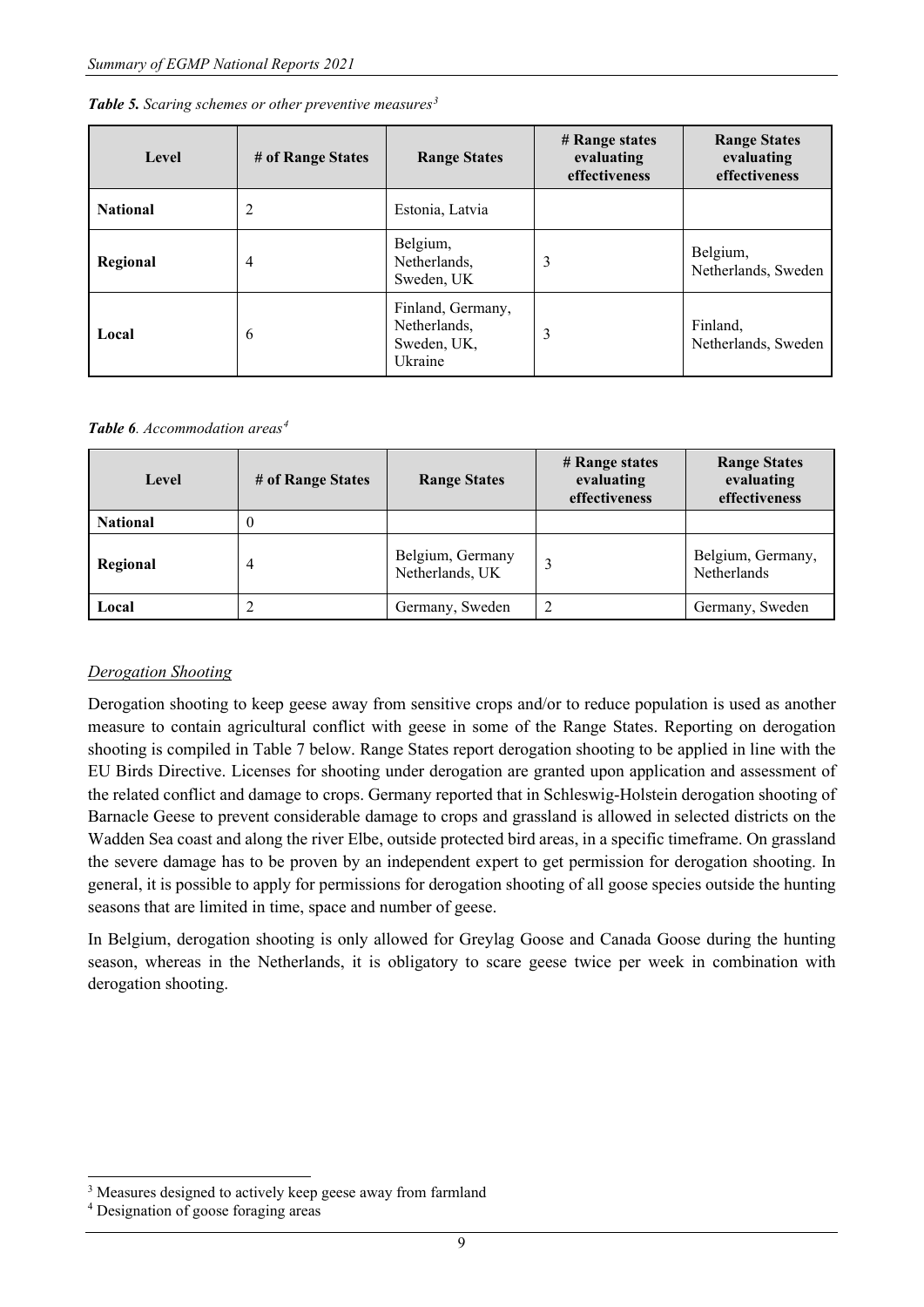#### *Table 7. Derogation shooting[5](#page-9-0)*

| Level           | # of Range States | <b>Range States</b>                 | # Range states<br>evaluating<br>effectiveness | <b>Range States</b><br>evaluating<br>effectiveness |
|-----------------|-------------------|-------------------------------------|-----------------------------------------------|----------------------------------------------------|
| <b>National</b> |                   | Latvia                              |                                               |                                                    |
| Regional        |                   | Belgium,<br>Netherlands, UK         |                                               | Belgium,<br>Netherlands                            |
| Local           | 4                 | Finland, Germany,<br>Norway, Sweden |                                               | Norway, Sweden,                                    |

### *Other Measures*

Other measures that are species-specific in some cases are also being implemented in some countries at the national, regional and local level. For example, in Finland the hunting season on Greylag Goose and Canada Goose is opened already on  $10<sup>th</sup>$  August only in agricultural fields from year 2019 (in other habitats the hunting season opens on 20<sup>th</sup> August). Hunting of Greylag Goose was banned by Ministerial Degree (902/2019) for one hunting season (2019-2020) in inland counties. For Barnacle Goose, the ongoing study on minimising the damage to agriculture, as a key component, includes the piloting of so-called "goose fields" on farmland, which will specifically be set aside for foraging and resting,

Germany also reported that in Schleswig-Holstein grassland for feeding husbandry is provided in selected areas, where the first cut is lost due to goose grazing.

In the Netherlands, during moulting seasons, individuals of Barnacle Goose, Greylag Goose, Egyptian Goose, Canada Goose and hybrids are corralled and killed using CO<sub>2</sub>.

### *New or Adjusted Existing Legislation for Implementation of Adaptive Harvest Management (AHM)*

The EGM IWG adopted a Guidance on Implementation of Adaptive Harvest Management (AHM) through Domestic Legal Regulations at their 3<sup>rd</sup> meeting (EGM IWG3). The purpose of this guidance is to provide model legal approaches for transposing annual international decisions concerning harvest quotas and season opening/closure into national decision-making processes and collecting comprehensive harvest data to suit the AHM process annually.

Range States were asked to report if this guidance was used to create new or adjust existing legislation for the implementation of AHM, within the framework of the EGMP.

Finland regulates hunting of Taiga Bean Goose on annual basis via ministerial decree, in accordance with EGMP Adaptive Harvest Management Framework. Following EGM IWG4 meeting, a ministerial decree (946/2019) on ban of hunting was adopted for 2019-2020 hunting season, to support recovery of the national breeding population as a priority. In Norway, the ongoing revision of hunting regulations is to be concluded by the end of 2021 and published prior to the new five-year period, starting March 2022. Belgium is not planning to increase or adapt hunting quota since the current hunting legislation and damage compensation schemes suffice to address the existing problems. In UK, any review of the current legislation will take place once the AFMPs for the Greenland and Svalbard populations of the Barnacle Goose have been adopted.

<span id="page-9-0"></span><sup>5</sup> Derogation shooting to keep geese away from sensitive crops and/or to reduce population size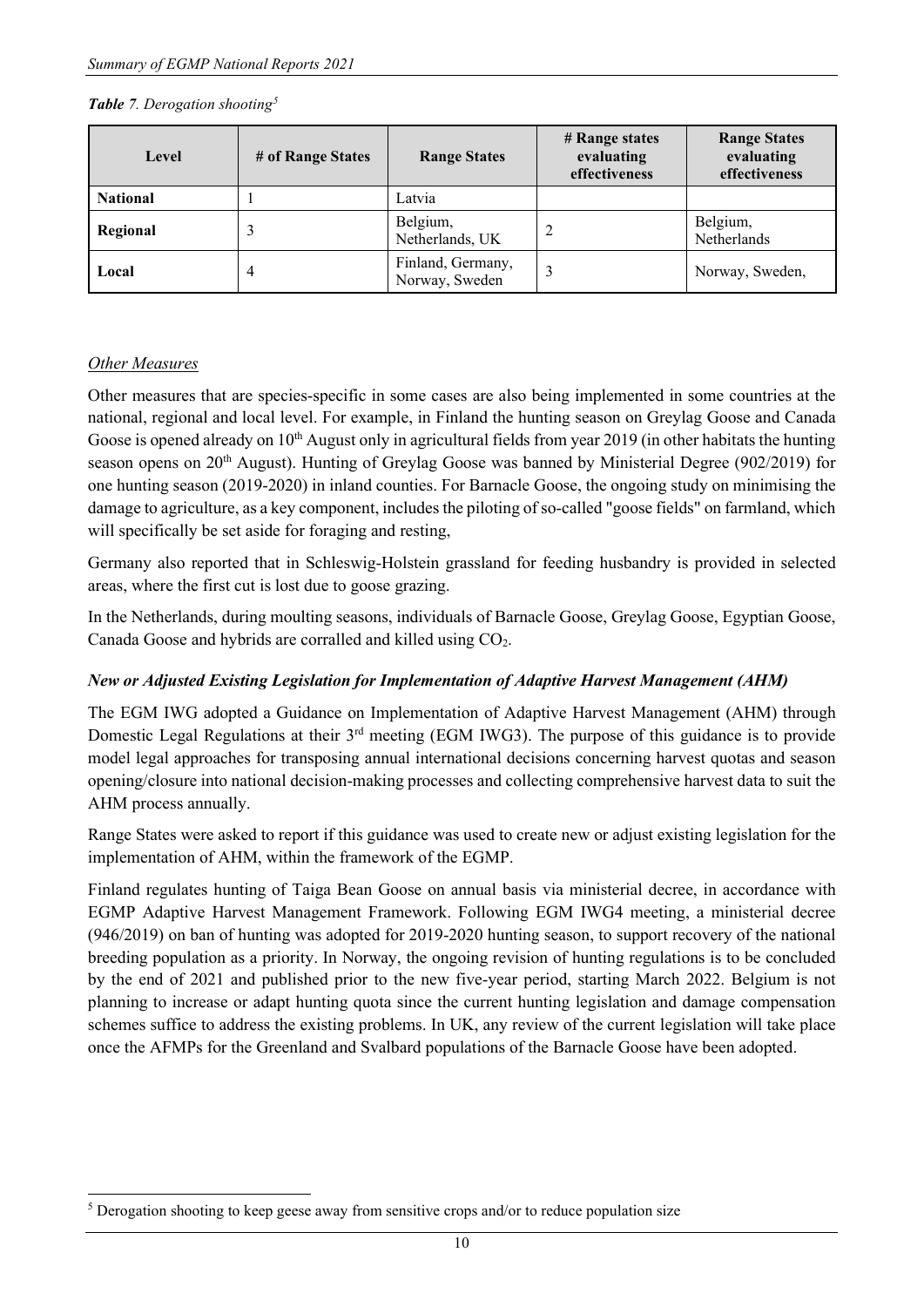## <span id="page-10-0"></span>**Pink-footed Goose International Species Management Plan (PfG ISMP)**

Three Range States to the Svalbard population of the PfG (Belgium, Netherlands and Norway) have reported on the implementation of the International Species Management Plan (ISMP) for the population. In addition, three Range States (Germany, Sweden and Finland), which have been admitted as observers to the PfG ISMP implementation process, have also provided relevant information.

### *National, Regional or Local Management Plans for the PfG*

According to the PfG ISMP, Range States should endeavour to produce national/local management plans, ensuring recreational activities are established and evaluated at local level (economic and cultural value) *(PfG ISMP, p.29)*. Range States were asked to report on the establishment of any national, regional and/or local management plan/s that are in place to implement the PfG ISMP.

Of the three reporting Range States only Norway stated the adoption and implementation of a regional (subnational) management plan for the PfG in mid- and north-Norway. The plan also promotes recreational uses such as tourism and hunting, organised through the ongoing research and hunting organisation project and involving the hunters' union and farmers' union coordinator.

Belgium has indicated that the regional targets are worked out in more detail in the specific conservation targets for the relevant SPA Polder Complex (Decision of the Flemish Government from 23 April 2014). On the regional level (Flanders), there has been a decision on the population targets and the surface of habitat to accommodate this population target (Decision of the Flemish Government of 23 July 2010 on the regional conservation targets for the European Birds and Habitats Directives species and habitats). Both parameters are decided from a species conservation point of view, in order to keep the wintering sites in a good state for the species.

The Netherlands reported that no species-specific management plans are being implemented in the country. The responsibility for fauna management lies with the provinces. PfG occur only in Friesland in larger numbers, but not sufficient to act in a management context.

Finland and Belgium have indicated that the PfG is not a huntable species, while in Sweden it is a new species in the country, with only few birds spread over large areas.

# *National, Regional or Local Working Group for the Implementation of the PfG ISMP*

Range States were asked whether a national, regional and/or local working group to support the implementation of the PfG ISMP had been established in their countries. Only Norway and Belgium have confirmed establishment of a working group. An overview is provided in Table 8.

| <b>Range State</b> | <b>Working Group</b> |
|--------------------|----------------------|
| <b>Belgium</b>     |                      |
| Finland            | ⌒                    |
| Germany            | ◠                    |
| <b>Netherlands</b> | $\subset$            |
| <b>Norway</b>      |                      |
| <b>Sweden</b>      |                      |

*Table 8. Overview of national, regional or local working groups (*● *yes;* ○ *no)*

In Belgium, the regional working group comes together in spring to evaluate Flemish situation with regards to wintering geese and goose damage and prepares the national point of view for the EGM IWG meeting. The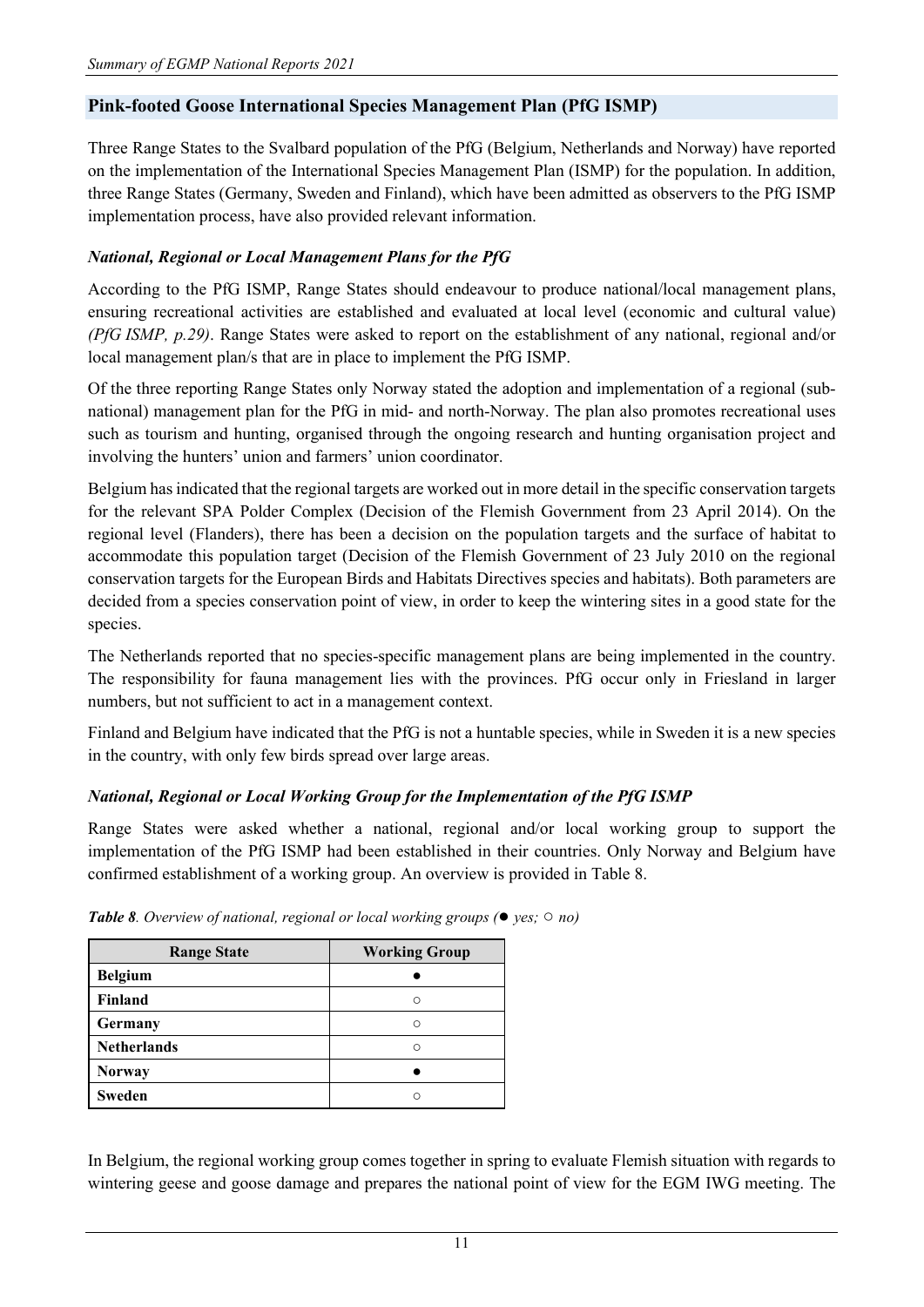group consists of representatives of nature conservation NGOs, farmer organisations, hunters, government representatives dealing with goose damage and goose experts.

The Dutch working group is conducted by national coordinators and farmers' union representatives, while the meetings are attended by the national BirdLife partner and national hunter organisations. The working group aims to share information on best practices, research activities, local management plans and on EGMP processes and their results.

## *PfG ISMP Objective 1. Maintain a Sustainable and Stable PfG Population and its Range*

### *Key sites identified for PfG*

Range States were asked to provide a list of key sites that have been identified for PfG. Out of the five countries that responded to this question, four countries have identified key areas for the PfG (Figure 4). Belgium, Finland, Netherlands and Norway provided details on these sites, including location, habitat types and protection status.

Sweden reported PfG being a relatively new species with no key sites determined yet.



*Figure 4. Key sites identified for the Pink-footed Goose in Range States*

### *Measures to Restore/Rehabilitate PfG Roosting and/or Feeding Habitats*

Range States were asked to provide information on measures taken to restore and/or rehabilitate PfG roosting and/or feeding habitats and to give information if these measures are being implemented in staging and wintering areas.

Measures in the wintering sites in Belgium mostly focus on the restoration of wet polder grasslands in order to provide good foraging opportunities for PfG in nature reserves and to reduce agricultural damage in the surrounding areas.

In Finland, habitat restoration and recurring management measures (removing the reed, grazing and mowing of coastal meadows) were carried out as an ongoing activity, including the most important roosting areas for PfG. In Sweden, no former roosting or feeding habitats are known.

# *PfG ISMP Objective 2. Keep Agricultural Conflicts to an Acceptable Level*

# *Level of Agricultural Conflicts*

Range States were asked to provide information on the level of agricultural conflicts (e.g. crop damage) in their countries and how potential conflicts have been addressed.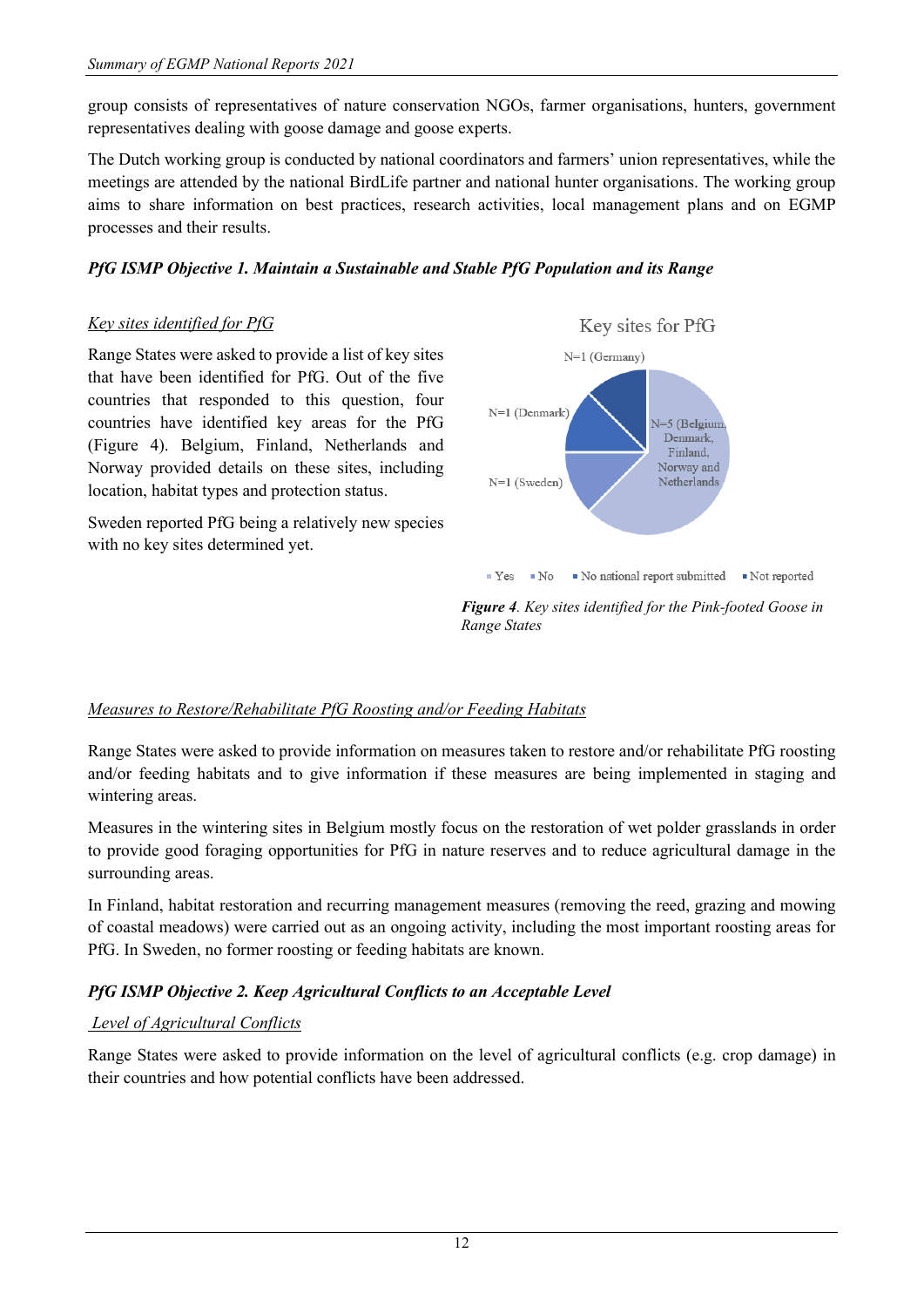Two Range States (Belgium and Netherlands) as well as Finland and Sweden, have indicated that agricultural conflicts related to PfG are at an acceptable level (Figure 5).

In Belgium, damage caused by PfG is compensated and habitat restoration is undertaken in nature reserves to accommodate wintering PfG and keep them away from agricultural lands.

Netherlands indicated that, compared to other species, agricultural damage by PfG is hardly an issue. Sweden has stated that so far, there have not been any reports from farmers on damages caused by PfG.

Only Norway has reported that agricultural damage in the country is not at an acceptable level.



*Figure 5. Agricultural conflicts at an acceptable level*

# *PfG ISMP Objective 3. Avoid Increase in Tundra Vegetation Degradation in the Breeding Range*

# *Monitoring the Extent of Arctic Tundra Degradation on Svalbard Caused by PfG*

Norway indicated that the extent of arctic tundra degradation on Svalbard caused by PfG is continuously being monitored and reported an increase in the level of degradation over decades.

# *PfG ISMP Objective 4. Allow for Recreational Use that does not Jeopardize the Population*

# *Hunting is Conducted in a Sustainable Manner*

Denmark and Norway, as the only Range States with open hunting seasons, were asked to report on the promotion and/or implementation of any national or regional hunting-related campaigns, training programmes and/or management activities.

Denmark did not submit an EGMP National Report in the 2021reporting cycle. As for Norway, the Range State reported that self-organisation and coordination of local hunting as well as best practices to reduce crippling rates and wise use of hunting practices are being promoted. In 2020, a course on goose hunting has been established, together with a new video on goose hunting. Moreover, a course for training with clay pigeons to reduce crippling has been organised. It was also noted that collaboration with the organisation of local hunters is beneficial, in particular for information sharing and compliance with the targets of the ISSAP.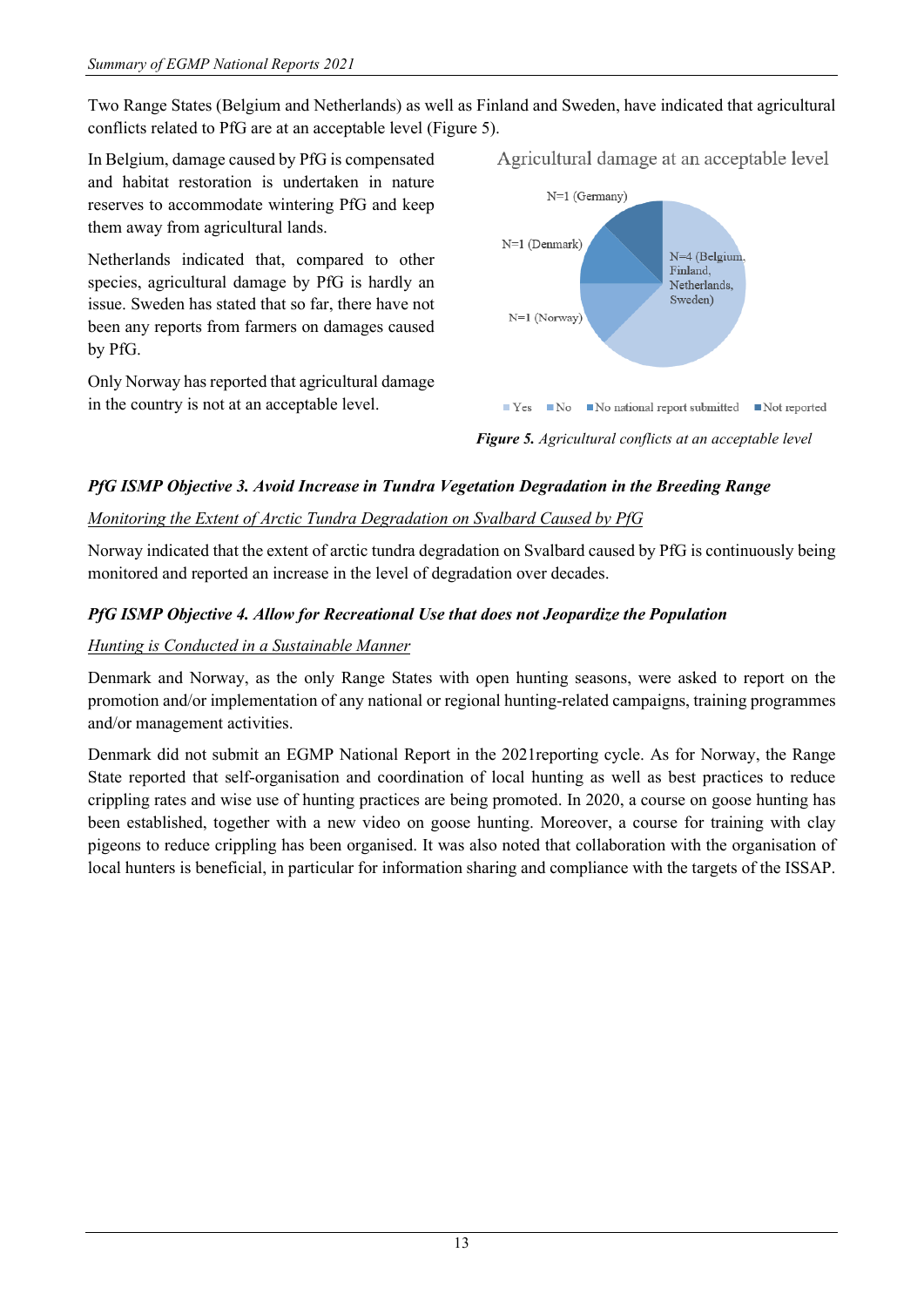### <span id="page-13-0"></span>**Taiga Bean Goose International Single Species Action Plan (ISSAP)**

Reporting on Taiga Bean Goose has been split in two sections:

- Section A: Taiga Bean Goose ISSAP Eastern 1 Management Unit (MU)
- Section B: Taiga Bean Goose ISSAP Western and Central Management Units (MUs)

### <span id="page-13-1"></span>**(A) Taiga Bean Goose ISSAP – Eastern 1 MU**

Participating Range States in the EGMP for the Eastern 1 MU of the TBG are **Belarus, Estonia, Germany, Latvia** and **Ukraine**. Of these Range States four (Estonia, Germany, Latvia and Ukraine) have reported in this section.

#### *TBG ISSAP Objective 1. Increase Survival Rate of Adults*

#### *Legal Harvest does not Jeopardize an Increase of Adult Survival Rates*

Three Range States - Germany, Latvia and Ukraine – have developed and adopted a legislation for the closure of hunting of TBG to allow the birds to pass before the goose hunting season is opened (see Figure 6 below), **whilst** Estonia has not passed a legislation yet.

In Germany legislation varies regionally with some federal states having closed the hunting of TBG in general and others not having adopted the legislation for closure yet.

In Latvia hunting of TBG is restricted from 15 September to 30 November to provide safe passage to TBGs on their autumn migration. Ukraine prohibits spring hunting to allow the large numbers of TBG passing at this time of the year through the northern part of Ukraine. The State Forestry Agency developed the Instruction on the inventory of harvested game. Instructions will improve the quality of the data about the results of hunting. Due to the adoption of the new Instruction, an appropriate information campaign and trainings will be held.

 $N=1$ (Belarus)  $N=1$  (Estonia)  $N=3$  (Germany, Latvia, Ukraine) ■ Yes, developed and adopted ■ ■ No ■ No national report submitted

Legislation for closure of hunting of TBG

*Figure 6. Development and adoption of legislation for the closure of TBG hunting to let migrating birds pass*

#### *Knowledge is Improved on the Occurrence of TBG in all Eastern MU Range States*

Four Range States reported on the following activities to improve knowledge of the occurrence of TBG in their countries:

- Ensuring national monitoring at all known key sites;
- Providing identification training to people carrying out the monitoring activities;
- Providing equipment to people carrying out the monitoring activities;
- Carrying out a satellite/GPS tagging project on TBG in the wintering/staging areas;
- Any other relevant activities.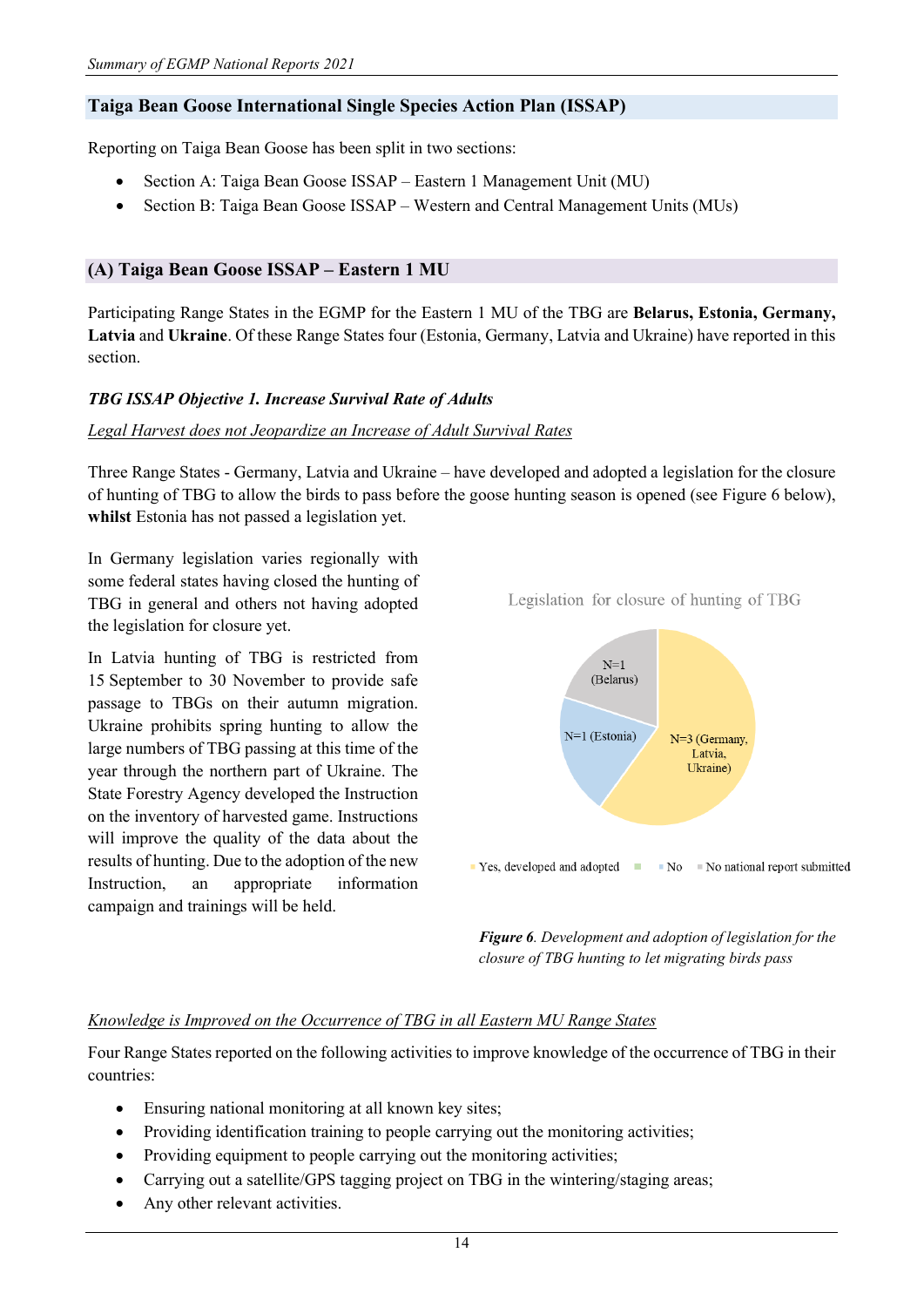Table 9 below shows activities that have been carried out by each of the Range States.

| <b>Activities</b>                                                                        | <b>Estonia</b> | Germany | Latvia     | <b>Ukraine</b> |
|------------------------------------------------------------------------------------------|----------------|---------|------------|----------------|
| <b>Ensuring national monitoring at all</b><br>known key sites                            |                | $\circ$ |            |                |
| Providing identification training to people<br>carrying out the monitoring activities    | $\circ$        |         | $\bigcirc$ |                |
| Providing equipment to people carrying<br>out the monitoring activities                  | $\bigcirc$     | $\circ$ | ◯          | Ω              |
| Carrying out a satellite/GPS tagging<br>project on TBG in the wintering/staging<br>areas | $\circ$        | $\circ$ | $\bigcirc$ | Ω              |
| Any other relevant activities                                                            | Ω              |         | $\bigcirc$ | Ω              |

*Table 9. Activities to improve the knowledge of occurrence of TBG in the Eastern 1 MU (*● *yes;* ○ *no)*

In Latvia all key sites of the TBG are covered by Natura 2000 designation and are monitored through the subprogramme of Biological Diversity Monitoring within the State Environmental Monitoring Programme 2015- 2020.

Ukraine reports that there is no special national monitoring system, but in protected areas monitoring is carried out within the framework of the Programme of the Chronicle of Nature, scientific organisations and within the framework of the IWC. Moreover, a booklet for hunters on the distinction of species of geese during hunting, which was prepared as part of the Life project on the Red-breasted Goose *Branta ruficollis*, and other information materials prepared in previous years were disseminated during a seminar for Ramsar site managers in February 2021.

Germany indicated that as part of the activities to improve TBG monitoring, specific information on identification of TBG for volunteer monitoring in Germany will be compiled and communicated to volunteers involved in goose monitoring. Germany also reported that existing data on satellite tracking of TBG will be analysed to learn more about diurnal movement patterns between feeding and roosting sites. Results will be used to improve monitoring conception and data analysis. The aim is to find out, if or how a combination of count data from feeding and roosting sites is feasible.

# *Result 1.2 Illegal Harvest is Reduced to non-Significant Levels*

Ukraine was asked to report on the implementation of an awareness-raising campaign for hunters to complement necessary legislation change. An awareness-raising campaign is being implemented by the staff of forestry and hunters' organisations and Protected Areas administrations. Also, an article reviewing the results of studies on the migration of geese through Ukraine was published in 2009. The new publication on the occurrence of the Taiga Bean Goose is under preparation.

# *Reducing Taiga Bean Goose Crippling*

No specific measures have been undertaken to date to reduce TBG crippling in the Range States. Latvia reports that no activities are necessary since training is part of the education programme for hunters.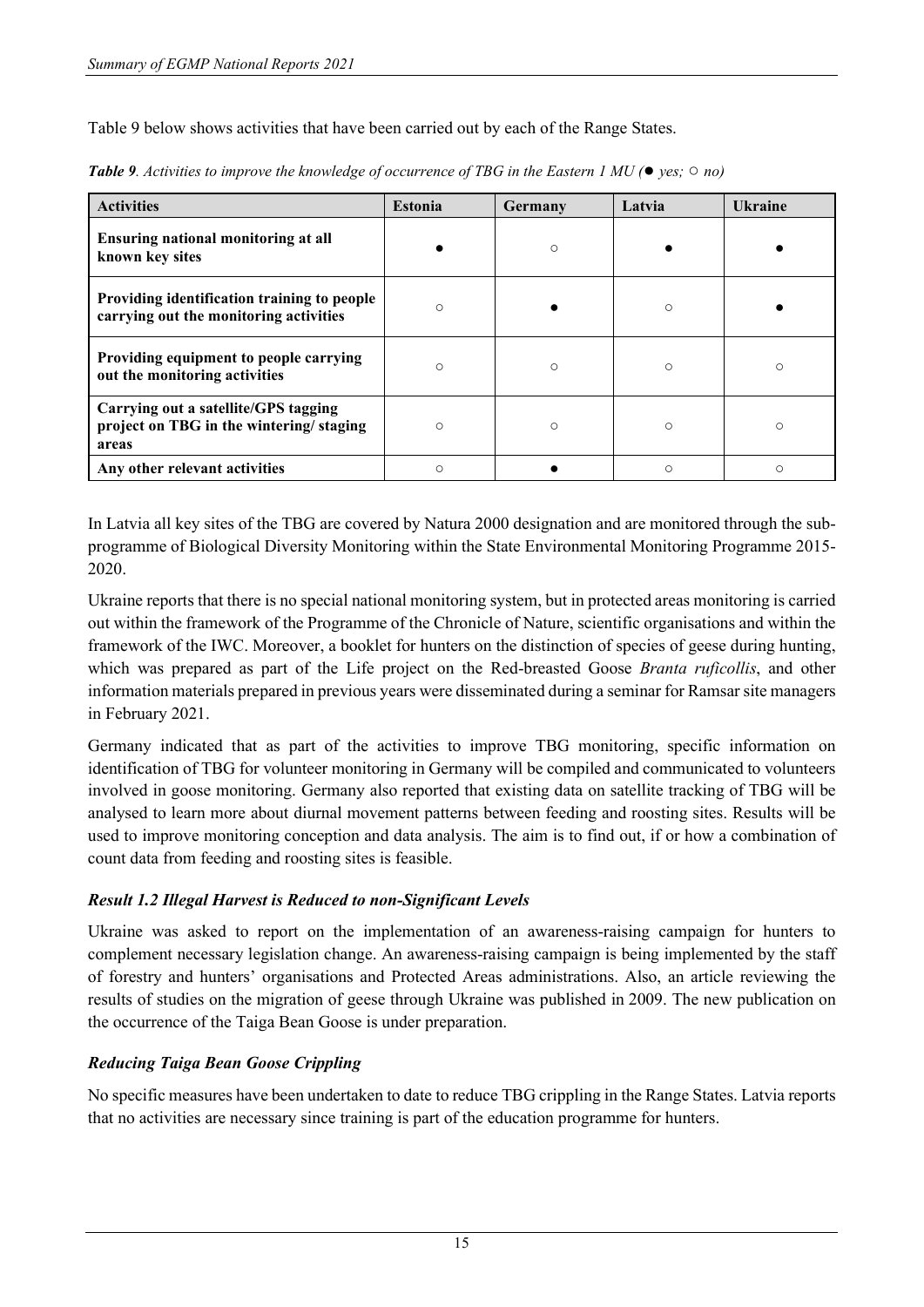## *Raising Identification Skills and Awareness Amongst Hunters*

Only Estonia reported that training programmes to develop identification skills amongst hunters have been organised by the national hunting association.

Latvia stated only a very rare presence of TBG during the hunting season. The analysis of hunted bird photos organised by the Latvian Hunters Association in cooperation with scientists confirmed one bird during 2019.

### *Other Information Provided, Relevant to the Implementation of the TBG ISSAP*

Range States of the Eastern 1 MUs of the TBG reported no further **information** on the implementation of the TBG ISSAP.

### <span id="page-15-0"></span>(**B) Taiga Bean Goose ISSAP – Western and Central Management Units**

Range States for the Western and Central MUs of the TBG are **Denmark, Finland, Norway, Russia, Sweden and the UK.** The following participating Range States have reported on this section: Finland, Norway, Sweden and UK. No report was submitted by Denmark.

### *TBG ISSAP Objective 1. Increase Survival Rate of Adults*

### *Illegal Harvest is Reduced to non-Significant Levels (Denmark)*

No report submitted by Denmark.

### *Impact of Huntable Native Predators in Breeding and Moulting Areas is Reduced (Finland)*

Finland was asked to report on the annual campaigns that are being undertaken amongst hunters in breeding areas to strengthen fox management.

The issue was discussed between the Finnish Wildlife Agency and Forestry and Parks service in 2017 and effective fox management by Forestry and Parks service is continued in the northernmost part of the country primarily for the conservation of the endangered Arctic Fox.

The breeding areas of TBG cover roughly half of Finland, whilst fox management is relevant for the entire country. The importance of small predator management has been promoted to hunters though magazines and social media to strengthen management activities. In practice there is on-going work under this subject, but it has been carried out at more general level considering ground nesting birds at large, not specifically specified to TBG, while providing largely the same end result.

### *Impact of Alien Predators in Breeding and Moulting Areas is Reduced (Finland and Sweden)*

Finland and Sweden were asked to report on the implementation of programmes for the eradication of the Raccoon Dog (*Nyctereutes procyonoides)* and the effectiveness of these programmes.

In Finland the Racoon Dog is listed as invasive species. Hunting is allowed year-round. There is an on-going project to stop the dispersal of Raccoon Dog to Scandinavia. The objective in Northern Finland is to decrease the population size of Raccoon Dog. Annual funding for the project in Finland is around 150,000 euros plus significant amount of volunteer efforts from local hunters.

The Finnish Wildlife Agency operates the Nordic Raccoon Dog project in Finnish Lapland to stop the dispersal of Raccoon Dog. The Finnish Wildlife Agency has a 2-year development project to find solutions for largescale effective Raccoon Dog management in areas of dense populations. Both projects are co-financed by the Ministry of Agriculture and Forestry.

Finland reported that the Raccoon Dog was removed from the list of huntable species and listed as invasive alien species, providing more effective approaches to management.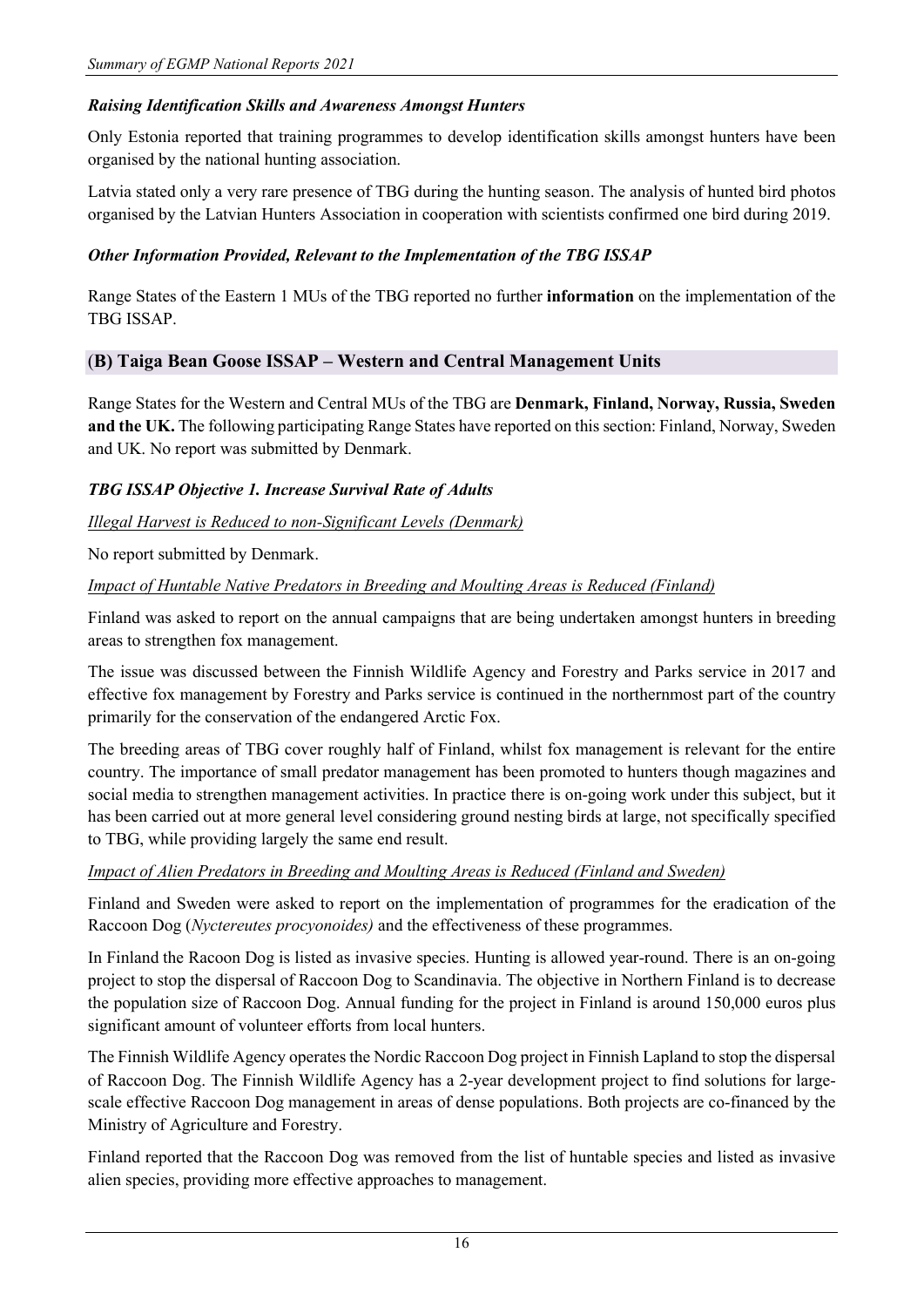In Sweden the situation is similar to the previous year. Sweden reported on the Raccoon Dog project, commissioned by the Swedish Environmental Protection Agency and lead by the Swedish Association for Hunting and Wildlife Management. In 2019, 30 adult Raccoon Dogs and 2 pups were captured. Since 2010, when the first monitoring system was set up in Norrbotten, the population has declined considerably and is now kept at a very low level.

# *TBG ISSAP Objective 2. Increase Reproductive Rates*

## *Intraspecific Competition in Spring Staging Areas is Reduced (Sweden, Finland)*

Sweden was asked to provide updates on the implementation of the "fields for geese" programme. The County Administrative Board (CAB) continues with the "fields for geese" programme. There have been some uncertainties regarding financing due to rules in the EU Common Agricultural Policy (CAP).

Finland reported that implementation of the "unharvested-fields-for-birds" programme within CAP is being discussed in the preparation of the next CAP period.

# *TBG ISSAP Objective 3. Stop Ongoing Loss, Fragmentation and Degradation of Habitats, and Restore Lost, Fragmented and Degraded Habitats*

### *Mire restoration*

Finland reported that two new habitat restoration programs HELMI and SOTKA provide significant resources to restore mire and wetland complexes also benefiting the Taiga Bean Goose. In Norway, a ban on draining of mires has been adopted by the Government in Norway. For the last decade funds have been allocated for rehabilitation and restoration of mires. Annual allocation is ca. 1.5 million euro. A plan for continuation of the program is developed and will include restoration in general of wetlands other than bogs/mires.

## *Impact of Forestry Works is Reduced (Finland)*

Finland was asked to report on working models for wildlife-friendly forest management. The concept and working models of Wildlife Friendly Forest Management (WFFM) in Finland is well developed and was established largely based on the national management plan for grouse species. Since the brood habitat of grouse and TBG have significant overlap in forested areas, mire restorations for Willow Grouse *Lagopus lagopus* can have potential benefits for TBG, depending on site-specific features. The WFFM is communicated and taught to forest owners, forestry professionals and corporations via a set of projects. Recently a handbook for WFFM was published and is available online.

Moreover, a recent project identifying forested sites with potential / favourable structures for wildlife and highlighting them in the national forest database, based on LIDAR-scanning data, covering almost the whole country, has been concluded. The database can be accessed online by landowners to view their properties.

Finland further reported about on-going active media work and education events to all relevant sectors and all means by Finnish Wildlife Agency and Finnish Forest Centre. It is gaining momentum. there is a close cooperation with major forestry corporations in terms of example sites and information activities. The principles of WFFM largely overlap with requirement of Forest Stewardship Council (FSC) certificate, which is rapidly increasing coverage in Finland. Generally, the Finnish Wildlife Agency and the Finnish Forest Centre undertake active media work and education events on an ongoing basis and cooperate closely with major forestry corporations in their activities.

# *Take Account of TBG Breeding, Staging and Wintering in the Planning of new Oil, Gas or Renewable Energy Developments (Denmark)*

No report submitted by Denmark.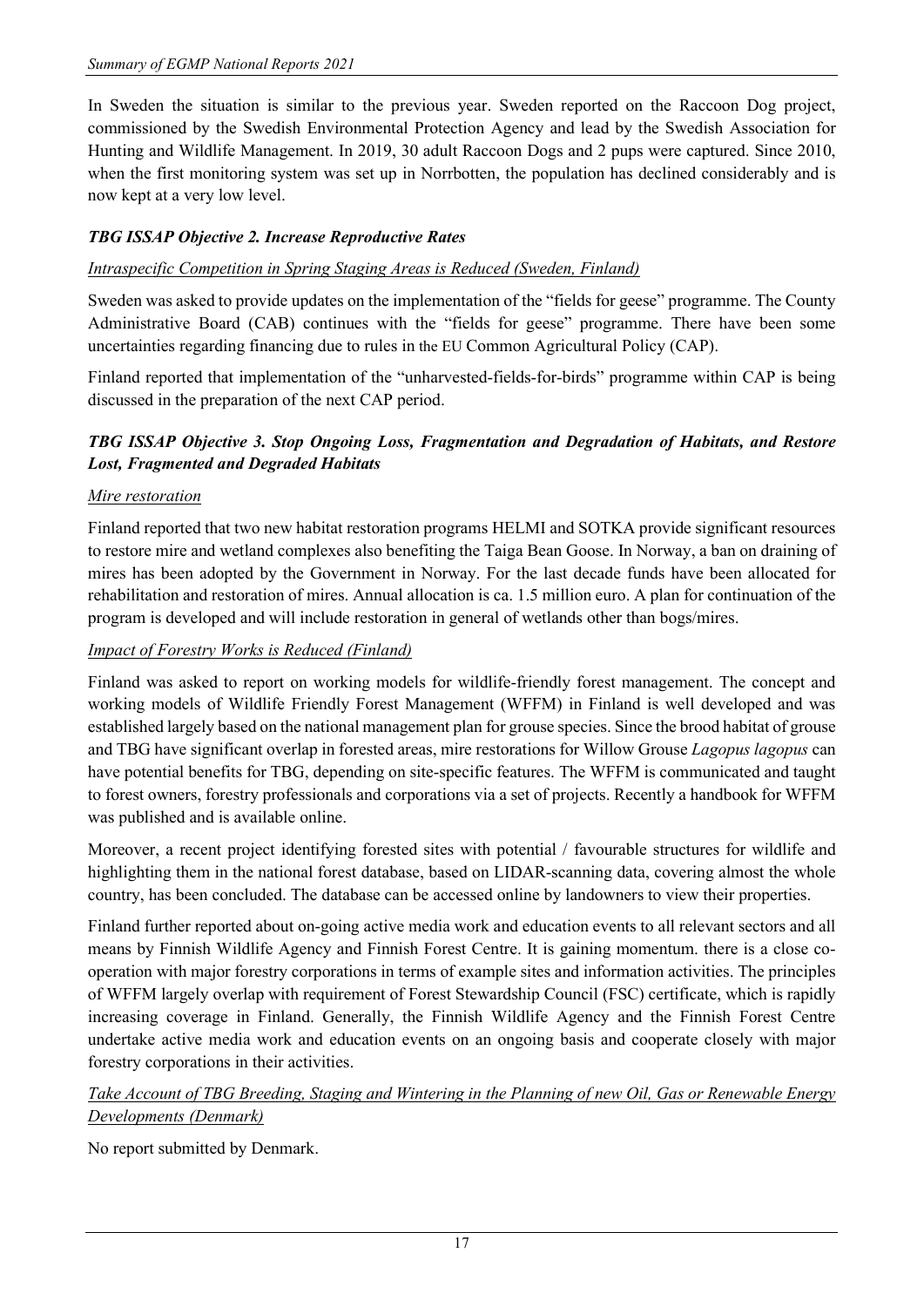# *Impact of Agriculture on Natural TBG Habitats is Minimised (Finland)*

According to activity 3.1.1.1 of the TBG implementation workplan 2019-2020 (agreed at EGM IWG3 in Leeuwarden, the Netherlands, June 2018), Finland was requested to increase the area of managed coastal grassland under CAP. Finland reported that compared to 2017 there was no meaningful increase of managed coastal grasslands within the current CAP period coming to an end. However, the area could be further increased if new funding is allocated under the new CAP.

*Review of Factors Possibly Contributing to the Declines of TBG in Eastern England and Implementation of Appropriate Management Responses (UK)*

No information provided by the UK.

### *Reducing TBG Crippling*

All Range States to the Western and Central MUs were asked to report on activities undertaken in the past three years to reduce TBG crippling rates. An overview of the responses is provided in Figure 7.

In Finland, the issue on adequate shooting distance to reduce crippling was raised in article in Metsastaja/Jagaren magazine informing the restrictions on the reopened Bean Goose hunting season, which was restricted in time and space to focus the harvest on Tundra Bean Goose. Crippling issues and approaches to reduce it was presented by Jesper Madsen in January at the National Wildlife Management Conference. Furthermore, the Finnish Wildlife Agency published a webpage and an educational portal.

An education programme for goose hunters by the Swedish Association for Hunting and Wildlife Management is in place. Educational activities are currently under development.

In Norway, the TBG is not a quarry species. However, crippling is a problem for other huntable species of geese in the country, and is dealt with for those species.





*Figure 7. Activities undertaken by Range States to reduce crippling rates*

# *Training Programmes to Raise Identification Skills and Awareness Amongst Hunters*

Range States were asked to indicate if any training programmes to develop identification skills amongst hunters have been organised, in particular by national hunting associations, in their respective countries (see Figure 8).

Finland Sweden and Norway indicated that training programmes have been organised (in Norway, in cooperation with the national BirdLife partner). Norway reported that it is part of the general training of hunters and included in guidance documents on ID skills. Identification materials were also developed by the TBG Task Force (spring 2020). Finland reported that the issue of adequate shooting distance to reduce crippling was raised in article in Metsastaja/Jagaren magazine informing the restrictions on the

Available training programmes



*Figure 8. Available training programmes to raise identification skills among hunters*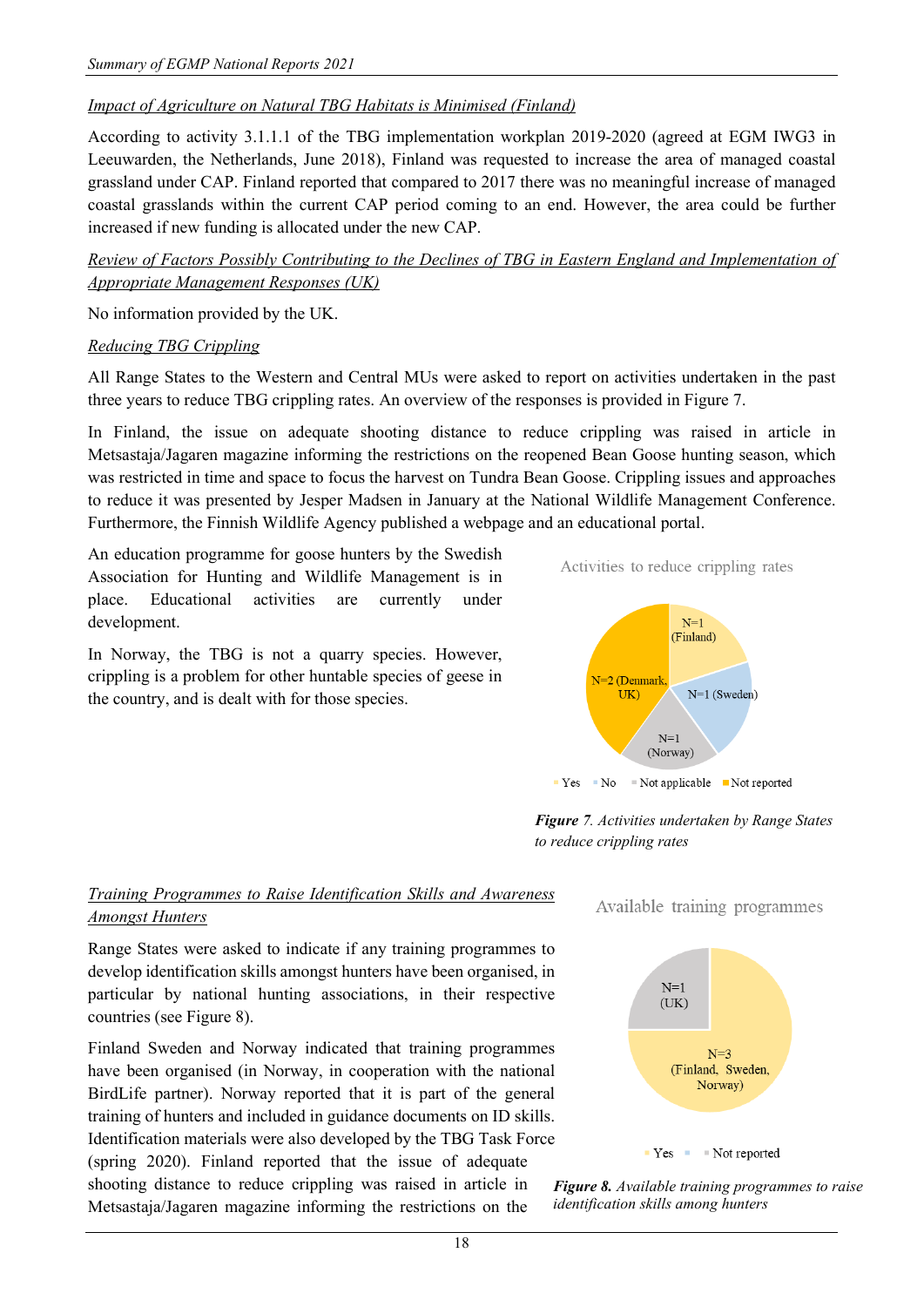reopened Bean Goose hunting season, which was restricted in time and space to focus the harvest on Tundra Bean Goose. The article was published by the Finnish Wildlife Agency.

Sweden reported that it is a part of the Hunter's exam and a part of the educational activities that currently are under development in the country.

## <span id="page-18-0"></span>**Conclusions and Recommendations**

On the basis of this analysis of EGMP National Reports 2021, the following conclusions and recommendations have been identified for consideration by the EGM IWG.

### *Submission Rate*

Overall, the submission rate (86 % (12 out of 14)) of the EGMP National Reports 2021 is positive, but less than in the previous year. Most reports were submitted within the deadline and the rest within the period of extension to solve technical issues. However, the finalisation of the document was significantly delayed due to technical issues with the online reporting tool. The servicing of the tool is provided by a third party, hence, the Secretariat had no means to resolve the issues in house. As in the previous reporting cycle, in case the Range States decide to continue using this tool for the EGMP National Reporting, the information that has been provided by Range States will be saved in the online reporting system and re-used in the next reporting cycle, when it can be updated accordingly.

The level of detail provided varied greatly amongst Range States. Some Range States have taken advantage of the opportunity to provide detailed information and evidence, including links and documents on the implementation of certain activities or explanations why activities were not undertaken, whilst others have provided less information. Overall, there was only a small proportion of new and/or updated information compared to the previous reporting cycle. This is also due to the fact that the National Reporting format has not been updated to include the Greylag Goose and Barnacle Goose Populations.

# *Recommendation*

It is recommended that the format is updated according to the workplans that have been developed by the EGMP Task Forces and to include a section for the Barnacle and Greylag Goose respectively. Moreover, it is also recommended to take note of document [AEWA/EGMIWG/6.5](https://egmp.aewa.info/sites/default/files/meeting_files/documents/aewa_egm_iwg_6_5_proposal_for_revised_national_reporting_format_0.pdf)*,* and the proposal for a new process and format. Since there have been technical issues with the online reporting tools for several years now, it is recommended to consider moving away from this tool and using a more reliable and simplified tool.

# *Agricultural Conflict*

Various management measures are applied throughout the flyways to resolve agricultural conflicts; however, most Range States opted for implementing scaring schemes followed by compensation schemes and derogation shooting. However, the effectiveness of these measures is monitored in only very few Range States and not many results have been provided. More specific details about agricultural conflict and management measures was also included in more detail in document [AEWA/EGMIWG/Inf.4.15](https://egmp.aewa.info/sites/default/files/meeting_files/information_documents/aewa_egm_iwg4_inf_4_15_management%20measures.pdf) which was produced by the EGMP Agriculture Task Force in 2019 (An overview of the Management Measures for Geese in Range States of the European Goose Management Platform) and submitted to EGM IWG4.

### *Recommendation*

It is recommended that Range States monitor the effectiveness of the management measures that are applied, and that experiences are shared within EGM IWG through the EGMP Agriculture Task Force. Moreover, Range States should consider the recommendations provided in document [AEWA/EGMIWG/Inf.4.15](https://egmp.aewa.info/sites/default/files/meeting_files/information_documents/aewa_egm_iwg4_inf_4_15_management%20measures.pdf) (An overview of the Management Measures for Geese in Range States of the European Goose Management Platform).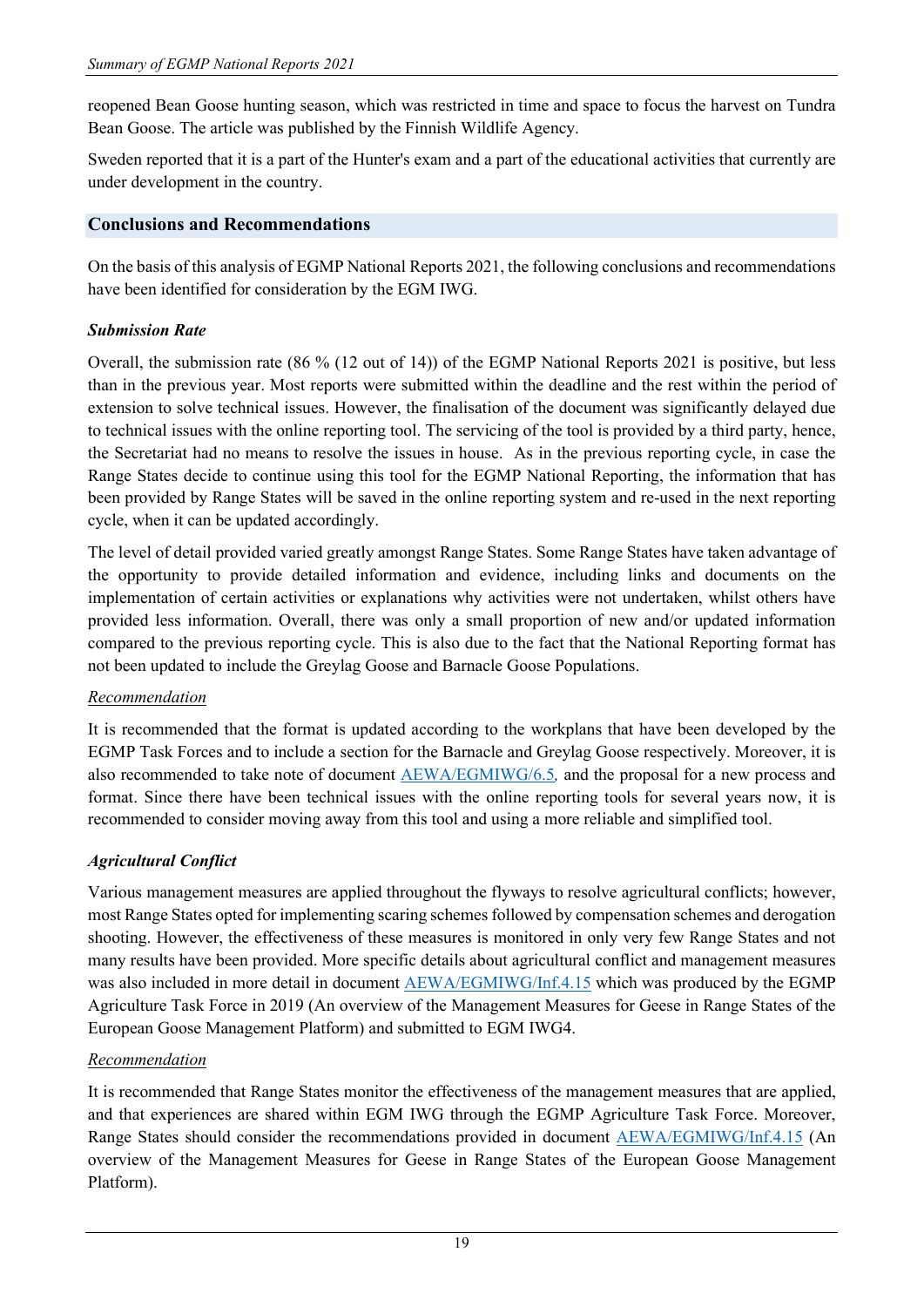# *Implementation of the PfG ISMP*

Although reporting on the implementation of the PfG ISMP was only requested from four Range States (Belgium, Denmark, Netherlands and Norway), Finland and Sweden, observers to the PfG ISMP, have also provided relevant information.

As it is one of the Range States, the missing reporting from Denmark leaves a gap in the overview of PfG ISMP implementation. However, efforts and activities towards achieving the objectives of the PfG ISMP have been made by the remaining three Range States, including Finland and Sweden. These activities include the identification and protection of key sites for PfG, the implementation of measures to restore/rehabilitate PfG roosting sites and feeding habitats and the improvement of hunting practices such as wise use practices, species identification and self-organisation of local hunting.

### *Recommendation*

Awareness raising, in particular amongst the local hunting communities on their role and responsibility to participate in the management of the population, is being worked on and has improved, but can be further strengthened, for example through a common EGMP communication strategy.

# *Implementation of the TBG ISSAP – Eastern 1 MU*

A key activity identified for the Eastern 1 MU is the improvement of knowledge on the occurrence of TBG in all Range States. Increased knowledge on the occurrence, distribution and migration patterns is essential for the development of appropriate hunting legislation. Although most Range States have reported monitoring of TBG at some key sites, there is still need for improvement and development of more dedicated monitoring programmes.

Overall, Range States have reported that the lack of financial resources is hindering the implementation of measures to improve the knowledge of TBG. Identification training to people carrying out monitoring activities, provision of adequate monitoring equipment and tagging studies in wintering/staging areas are still lacking and should remain priority activities to be implemented the Eastern 1 MU.

Illegal harvest in the Eastern 1 MU is considered to occur mainly due to misidentification of goose species. Awareness-raising campaigns for hunters to complement legislation changes, including guidance on the identification of geese are essential, yet due to lack of funding they have not yet been developed or implemented.

In general, the Eastern 1 MU lacks sufficient funding as well as reliable data and expertise in the region. Raising identification skills and awareness amongst hunters and reducing crippling rates are still to be tackled in order to increase the survival rate of adults.

# *Recommendation*

Based on the information provided in this reporting cycle, there is still a need to ensure that the agreed activities included in the TBG non-AHM implementation plan submitted to the EGM IWG6 as part of the Taiga Bean Goose Task Force report (document AEWA/EGMIWG/5.9/Corr.1) are implemented in the Eastern 1 MU. Range States should consider developing or funding projects aiming at increasing understanding of migratory patterns and developing the monitoring capacity for Taiga Bean Geese in the Eastern 1&2 MUs to provide data for further development of a monitoring framework for assessing the population status of the Eastern 1&2 MU<sub>s</sub>